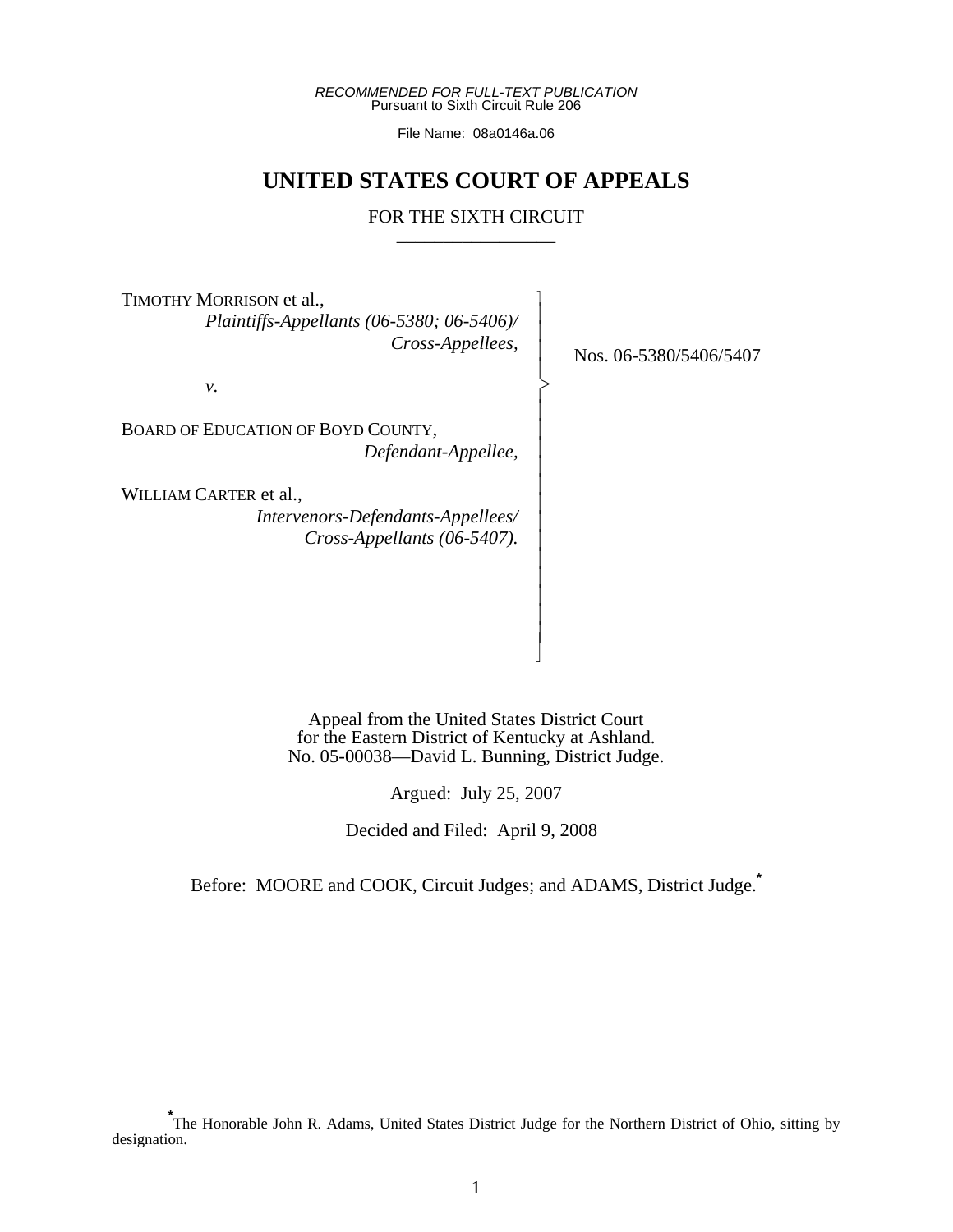## **COUNSEL**

\_\_\_\_\_\_\_\_\_\_\_\_\_\_\_\_\_

**ARGUED:** Joel L. Oster, ALLIANCE DEFENSE FUND, Leawood, Kansas, for Plaintiffs. Winter R. Huff, LAW OFFICES OF JOHN G. PRATHER, Somerset, Kentucky, for Defendants. Sharon McGowan, AMERICAN CIVIL LIBERTIES UNION, New York, New York, for Intervenors. **ON BRIEF:** Joel L. Oster, Kevin H. Theriot, ALLIANCE DEFENSE FUND, Leawood, Kansas, Benjamin W. Bull, Gary McCaleb, ALLIANCE DEFENSE FUND, Scottsdale, Arizona, for Plaintiffs. Winter R. Huff, LAW OFFICES OF JOHN G. PRATHER, Somerset, Kentucky, Kimberly S. McCann, VanANTWERP, MONGE, JONES & EDWARDS, LLP, Ashland, Kentucky, for Defendants. Sharon McGowan, Kenneth Y. Choe, AMERICAN CIVIL LIBERTIES UNION, New York, New York, David A. Friedman, AMERICAN CIVIL LIBERTIES UNION OF KENTUCKY, Louisville, Kentucky, for Intervenors.

COOK, J., delivered the opinion of the court, in which ADAMS, D. J., joined. MOORE, J. (pp. 9-21), delivered a separate dissenting opinion.

**\_\_\_\_\_\_\_\_\_\_\_\_\_\_\_\_\_\_\_\_\_\_**

## **AMENDED OPINION \_\_\_\_\_\_\_\_\_\_\_\_\_\_\_\_\_\_\_\_\_\_**

COOK, Circuit Judge. This panel heard arguments in the matter before us on July 25, 2007, after which we filed an opinion, *Morrison v. Board of Education of Boyd County*, 507 F.3d 494 (6th Cir. 2007), reversing the judgment of the district court and remanding for further proceedings. Subsequently, the Board of Education of Boyd County (the "Board") filed a petition for rehearing en banc. Review of the briefs and record counsels us to reconsider our previous holding, and as a result we vacate and amend Sections III and IV of the prior opinion. We now affirm the district court's decision and set forth our opinion, as amended, below.

In this appeal, Timothy Morrison ("Morrison") challenges the district court's grant of summary judgment in favor of the Board. Morrison is a student at Boyd County High School ("BCHS"). He is a Christian who believes that homosexuality is a sin. He further believes that part of his responsibility as a Christian is to tell others when their conduct does not comport with his understanding of Christian morality. During the 2004–05 academic year, BCHS had a written policy prohibiting students from making stigmatizing or insulting comments regarding another student's sexual orientation. Wary of potential punishment, Morrison remained silent with respect to his personal beliefs, but challenged in federal court the Board's right to stifle his speech.

After Morrison filed this lawsuit, the Board changed the BCHS policy, but Morrison's litigation did not end. We must now decide whether Morrison's claim for nominal damages premised upon a "chill" on his speech during the 2004–05 school year presents a justiciable controversy. We conclude that it does not, and accordingly AFFIRM the district court's grant of summary judgment to the Board.

#### I. BACKGROUND

#### A. Factual Background

In 2002, some students at BCHS petitioned to start a chapter of the Gay Straight Alliance ("GSA"). *Boyd County High Sch. Gay Straight Alliance v. Bd. of Educ. of Boyd County*, 258 F. Supp. 2d 667, 670 (E.D. Ky. 2003). Their efforts were met with hostility, which was not very surprising given BCHS students' history of intolerance toward homosexuality. *Id.* at 670–74. To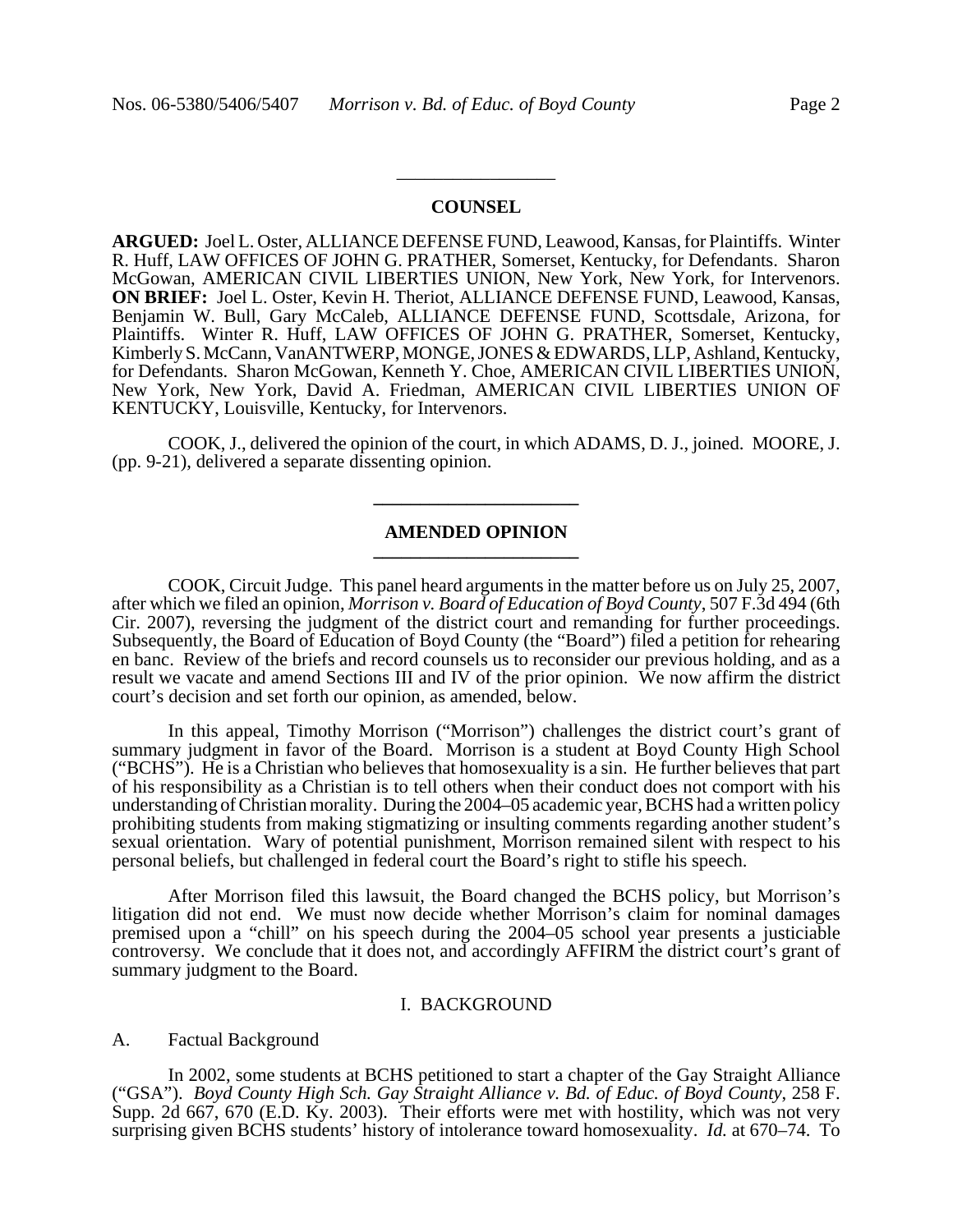quell the hostility, within two months of approving the GSA, the school banned the GSA, as well as purported to ban all other student organizations for the 2002–03 school year. *Id.* at 675.

In response, a group of students who had attempted to spearhead the GSA chapter and their parents sued the school district in federal court. After the district court issued a preliminary injunction requiring the school board to give the GSA chapter equal access to that afforded other student groups, *id.* at 693, the suit ended in a consent decree. One provision in the consent decree required the school district to adopt policies prohibiting harassment on the basis of actual or perceived sexual orientation, and to provide mandatory anti-harassment training to all students.

Prior to the 2004–05 school year, in attempting to comply with the consent decree, the school district adopted Policy 09.42811 as the district-wide anti-harassment policy. Policy 09.42811 prohibited "Harassment/Discrimination," which it defined as:

unlawful behavior based on race, color, national origin, age, religion, sex[,] actual or perceived sexual orientation or gender identity, or disability that is sufficiently severe, pervasive, or objectively offensive that it adversely affects a student's education or creates a hostile or abusive educational environment.

The provisions in this policy shall not be interpreted as applying to speech otherwise protected under the state or federal constitutions where the speech does not otherwise materially or substantially disrupt the educational process . . . .

Joint Appendix ("J.A.") at 120. BCHS's 2004–05 Code of Conduct repeated the first paragraph of Policy  $\tilde{0}9.42811$ , J.A. at 270 (BCHS Code at 3), but later stated:

Harassment/discrimination is intimidation by threats of or actual physical violence; the creation by whatever means, of a climate of hostility or intimidation, or the use of language, conduct, or symbols in such manner as to be commonly understood to convey hatred, contempt, or prejudice or to have the effect of insulting or stigmatizing an individual.

J.A. at 277 (BCHS Code at 16).

Additionally, the school district created two training videos—one for Boyd County Middle School ("BCMS") and one for BCHS—to fulfill the anti-harassment training provisions of the consent decree. As relevant here, the high school training video included a lengthy discussion of the ills of bullying and name-calling. The participants included a BCHS social studies teacher,<sup>1</sup> some students, an "ADL Facilitator,"<sup>2</sup> and a clinical psychologist. Additionally, the BCHS training video contained a passage discussing sexual orientation. Near the end of this passage, the clinical psychologist stated:

We all get self-centered and start to think that our way is the right way and our way is the correct way. We all want to believe that we have evidence that our way is the correct way . . . .

So . . . no matter where you go, no matter what you do, no matter who you meet, you are going to find people that you don't like. You're going to find people that you

<sup>&</sup>lt;sup>1</sup>This teacher was also the "compliance coordinator" under the consent decree.

<sup>&</sup>lt;sup>2</sup> Although the record is unclear, it appears that "ADL" stands for "Anti-Defamation League."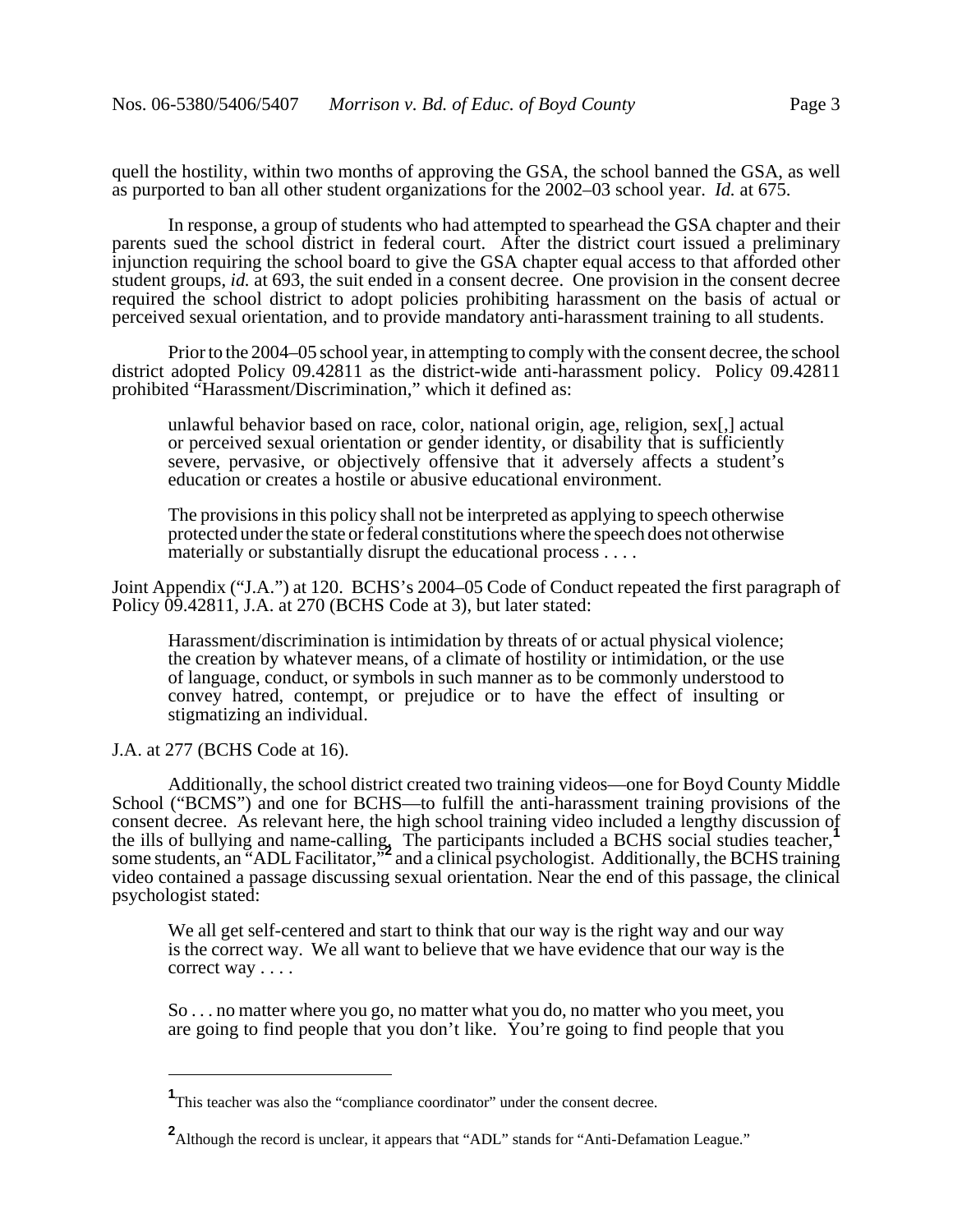disagree with. You're going to find people that you don't like the way they act. It can't be avoided, not, not anywhere in the world, it can't be avoided. You're going to find people that you believe are absolutely wrong. You're going to think[, "W]hat are they thinking? That, that is so wrong, it[']s obvious to everybody[." B]ut not to them. Because they believe you are wrong. You can't avoid meeting people that you believe are wrong. But here is the kicker, just because you believe, just because you don't like them, just because you disagree with them, just because you believe they are wrong, whole heartedly, absolutely, they are wrong. *Just because you believe that does not give you permission to say anything about it.* It doesn't require that you do anything. You just respect, you just exist, you continue, you leave it alone. *There is not permission for you to point it out to them.*

#### J.A. at 229 (BCHS Training Video Tr. at 29) (emphases added).

The new policies and the mandatory training sparked further acrimony in Boyd County. This time, some parents feared that the training would discourage, and the policies would prohibit, their children from speaking about their religious beliefs regarding homosexuality. Some parents withheld their children from the mandatory training. Eventually, a group of parents and students sued.

## B. Procedural Background

On February 15, 2005, a group of plaintiffs**<sup>3</sup>** filed a complaint in the United States District Court for the Eastern District of Kentucky. They named the Board as the sole defendant and pursued claims under 42 U.S.C. § 1983 for violations of various constitutional rights, specifically, their rights to free speech (first cause of action), due process (second cause of action), equal protection (third cause of action), and free exercise of religion (fourth cause of action). The crux of the plaintiffs' complaint is that the speech codes in effect during the 2004–05 school year prevented students in Boyd County from voicing their convictions that homosexuality is sinful, and the speech codes and training together undermined their ability to practice their Christian faith. For these asserted violations, the plaintiffs sought declaratory relief, injunctive relief, actual damages, nominal damages, costs, and attorney fees.

On April 18, 2005, the district court permitted the plaintiffs from the earlier action to intervene. The intervenors filed their Answer in Intervention that day, denying that the plaintiffs suffered any constitutional violations.<sup>4</sup>

In August 2005, the Board revised its policy, as well as the BCMS and BCHS student codes of conduct. Under the revised codes, anti-homosexual speech would not be prohibited unless it was "sufficiently severe or pervasive that it adversely affects a student's education or creates a climate of hostility or intimidation for that student, both from the perspective of an objective educator and from the perspective of the student at whom the harassment is directed." J.A. at 655 (2005–06 BCHS Code of Conduct at 40); *accord* J.A. at 642 (2005–06 BCMS Discipline Code at 16). Additionally, the BCHS Code of Conduct stated, "The civil exchange of opinions or debate does not constitute harassment. Students may not, however, engage in behavior that interferes with the rights

**<sup>3</sup>** The only plaintiff whose claim is relevant at this point of the litigation is Morrison. At the time the complaint was filed, Morrison was a student at BCHS. The other plaintiffs are his parents Timothy and Mary Morrison, Brian Nolen, and Debora Jones. Both Nolen and Jones are parents of students who attended BCMS at some time relevant to this case.

<sup>&</sup>lt;sup>4</sup> Later, the intervenors changed their position and argued that the 2004–05 BCHS speech code was unconstitutional.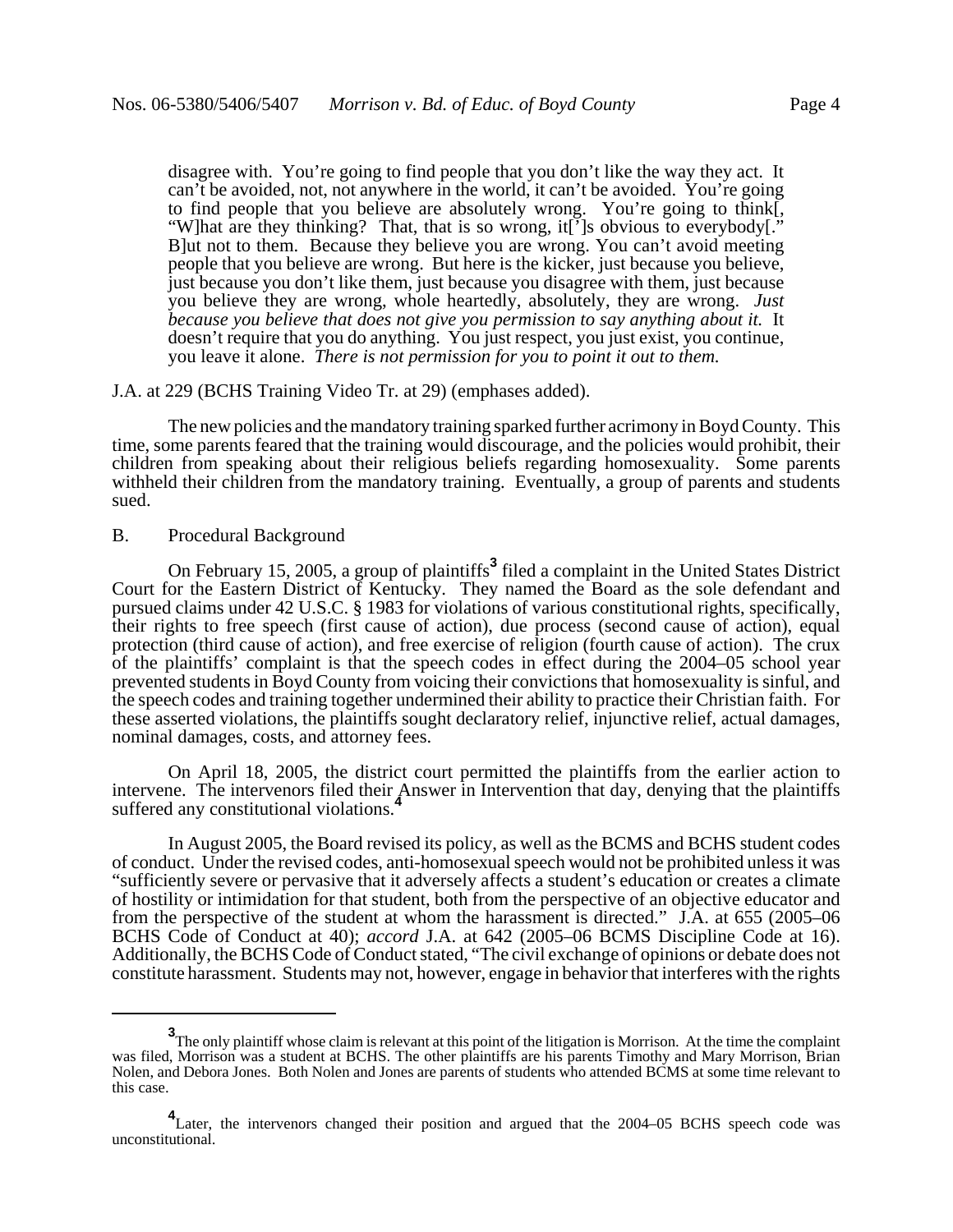of another student or materially and substantially disrupts the educational process." J.A. at 655 (2005–06 BCHS Code of Conduct at 40).

After these revisions, the parties filed cross-motions for summary judgment. On February 17, 2006, the district court issued its opinion and judgment granting the Board's motion and denying both the plaintiffs' and the intervenors' motions. Noting the changes made to the initially challenged policies, the district court indicated that it was "not inclined to adjudge the constitutionality of policies no longer in effect," and rejected all of the plaintiffs' challenges to the written policies on this basis. J.A. at 672 (Dist. Ct. Mem. Op. at 7). Additionally, the district court determined that Plaintiffs' claim for damages failed because "Plaintiffs were unable to specify the measure and amount of their alleged damages." J.A. at 680 (Dist. Ct. Mem. Op. at 15). The district court further stated that "even their request for nominal damages remains unsupported by any factual allegations," and that "Plaintiffs have made no specific plea" for damages incurred prior to the Board's change in policies. *Id.*

After the district court entered a corrected judgment for reasons not relevant to this appeal, both the plaintiffs and the intervenors timely appealed.

## II. JURISDICTION

The district court had federal-question jurisdiction over this 42 U.S.C. § 1983 action. 28 U.S.C. § 1331. We have jurisdiction over the plaintiffs' appeal from an adverse final judgment. *Id.* § 1291.

## III. ANALYSIS

"This is a case about nothing."**<sup>5</sup>** The course of federal litigation often involves a winnowing of issues. Where, as here, the process of separating wheat from chaff results in a threshing floor bare of justiciable claims, the case is over. For purposes of this appeal, the only remaining claim we need consider is Timothy Morrison's as-applied pre-enforcement challenge for nominal damages based on his allegations that the Board's policies during the 2004–05 school year "chilled" his speech. Because we conclude that Morrison lacks standing to pursue his claim of chilled speech, we affirm the district court's grant of summary judgment to the Board.

That a litigant must establish standing is a fundamental element in determining federal jurisdiction over a "case" or "controversy" as set forth in Article III of the Constitution. *E.g.*, *Raines v. Byrd*, 521 U.S. 811, 818 (1997) ("No principle is more fundamental to the judiciary's proper role in our system of government than the constitutional limitation of federal-court jurisdiction to actual cases or controversies." (quoting *Simon v. E. Ky. Welfare Rights Org.*, 426 U.S. 26, 37 (1976))). By now, it is axiomatic that a litigant demonstrates Article III standing by tracing a concrete and particularized injury to the defendant—whether actual or imminent—and establishing that a favorable judgment would provide redress. *Lujan v. Defenders of Wildlife*, 504 U.S. 555, 560–61 (1992). For purposes of this appeal, we focus on whether Morrison's alleged chill constitutes an injury-in-fact and, if so, whether nominal damages would provide sufficient redress. We treat each element in turn.

**<sup>5</sup>** *Husain v. Springer*, 494 F.3d 108, 136 (2d Cir. 2007) (Jacobs, C.J., concurring in part and dissenting in part).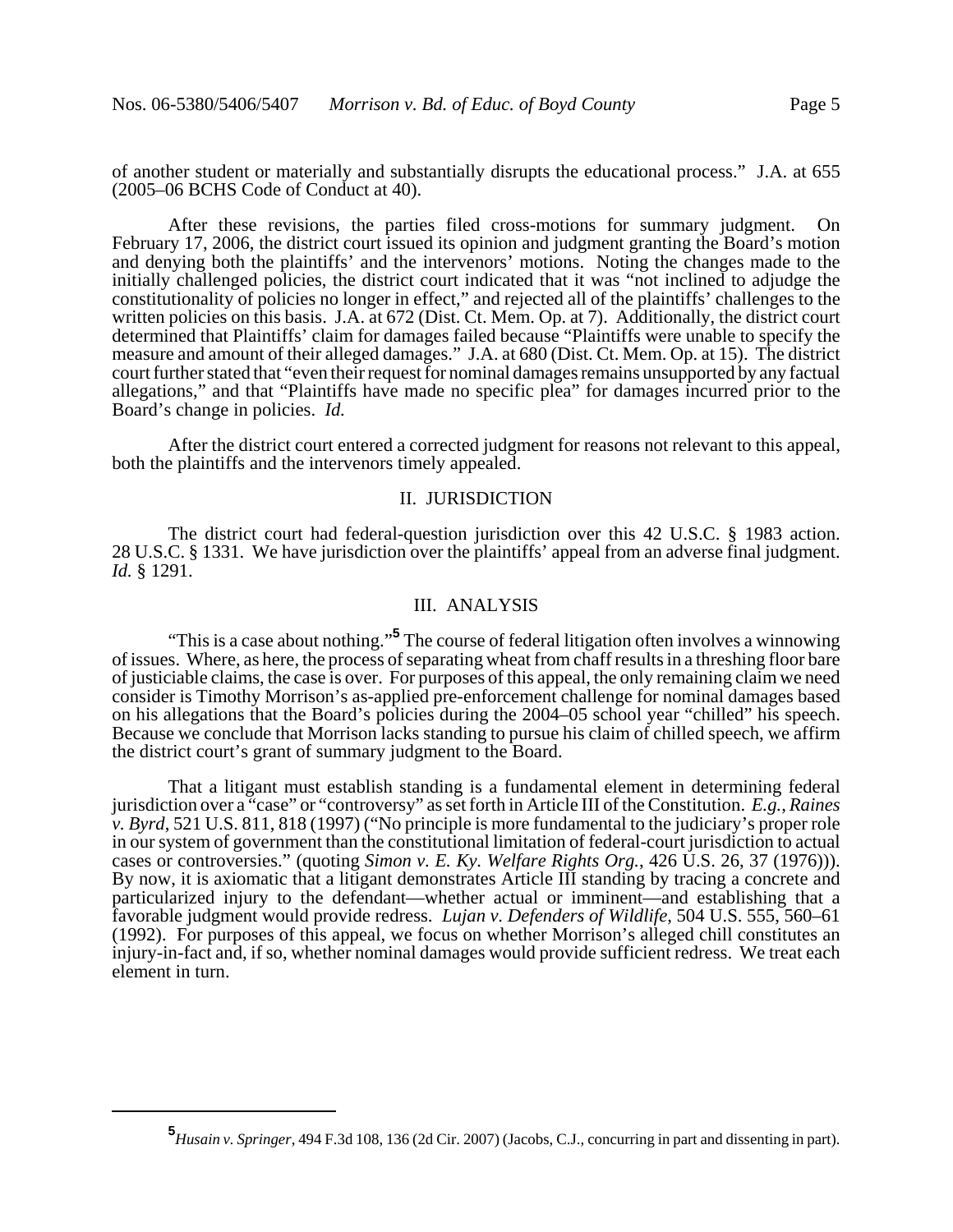## A. Injury-in-Fact

To avoid conferring standing by way of guesswork, we require that a litigant demonstrate either a concrete harm or the threat of such harm. *Laird v. Tatum*, 408 U.S. 1, 13 (1972); *ACLU v. Nat'l Sec. Agency*, 493 F.3d 644, 660 (6th Cir. 2007). With respect to the standing of First Amendment litigants, the Supreme Court is emphatic: "Allegations of a subjective 'chill' are not an adequate substitute for a claim of specific present objective harm or a threat of specific future harm." *Laird*, 408 U.S. at 13–14; *see also Warth v. Seldin*, 422 U.S. 490, 501 (1975) (requiring a harm to be "distinct and palpable" for standing purposes). In *Laird*, the Court confronted the question of "whether the jurisdiction of a federal court may be invoked by a complainant who alleges that the exercise of his First Amendment rights is being chilled by the mere existence, *without more*, of a governmental investigative and data-gathering activity." 408 U.S. at 10 (emphasis added). As narrated by the Court, the injury-in-fact alleged by the *Laird* plaintiffs resulted from a confluence of subjective perceptions, beliefs, and apprehensions. *See id.* at 13 (hypothesizing that the plaintiffs' alleged chill arose from their "very perception of the system as inappropriate to the Army's role," or "beliefs that it is inherently dangerous for the military to be concerned with activities in the civilian sector," or "less generalized yet speculative apprehensiveness that the Army may at some future date misuse the information in some way that would cause direct harm"). Without more, the *Laird* Court deemed those allegations insufficient. *Id.* at 13–14.

The question before us, then, is what "more" might be required to substantiate an otherwisesubjective allegation of chill,<sup>7</sup> such that a litigant would demonstrate a proper injury-in-fact? As might be expected, a variety of answers emerges across this court and our sister circuits. A nonexhaustive list includes the following: the issuance of a temporary restraining order, *County Sec. Agency v. Ohio Dep't of Commerce*, 296 F.3d 477, 482–83 (6th Cir. 2002); *Howard Gault Co. v. Tex. Rural Legal Aid, Inc.*, 848 F.2d 544, 558 (5th Cir. 1988); an eight-month investigation into the activities and beliefs of the plaintiffs by Department of Housing and Urban Development officials, *White v. Lee*, 227 F.3d 1214, 1226, 1228 (9th Cir. 2000); and "numerous alleged seizures of membership lists and other property" belonging to the plaintiffs, *Nat'l Commodity and Barter Ass'n v. Archer*, 31 F.3d 1521, 1530 (10th Cir. 1994). Even this abbreviated list confirms that for purposes of standing, subjective chill requires some specific action on the part of the defendant in order for the litigant to demonstrate an injury-in-fact.

**<sup>6</sup>** We note that the defendant here is the *school district.* In *Monell v. Department of Social Services*, 436 U.S. 658 (1978), the Supreme Court constrained municipal liability to occasions when local government bodies took actions "under color of some official policy" that resulted in the violation of a constitutional right. *Id.* at 692; *see also Doe v. Claiborne County*, 103 F.3d 495, 508 (6th Cir. 1996) ("In addition to showing that the School Board as an entity 'caused' the constitutional violation, plaintiff must also show a direct causal link between the custom and the constitutional deprivation . . . . "). In assessing whether Morrison experienced imminent harm, therefore, we look not to the high school or any particular administrator—but rather, to the policy as articulated by the Board.

**<sup>7</sup>** In the situation before us—an analysis of standing—any distinction between claims of past and future (i.e., forward-looking) chill lacks purpose. Although one of our sister circuits distinguishes the two, arguing that a chill is "not merely subjective" once it "has already been experienced," *Husain*, 494 F.3d at 128, we decline to understand the *Laird* Court's definition of "subjective" as temporally bound. *See Laird*, 408 U.S. at 11 (finding no injury-in-fact where a chilling effect arose "merely from the individual's knowledge that a governmental agency was engaged in certain activities or from the individual's concomitant fear that, armed with the fruits of those activities, the agency might in the future take some other and additional action detrimental to that individual"); *see also* Oxford English Dictionary (2007) (defining "subjective" as "[r]elating to the thinking subject, proceeding from or taking place within the subject; having its source in the mind; . . . belonging to the conscious life"). Subjective emotions simply do not transform into objective facts—and thus a concrete injury—with the passage of time. We make no distinction for standing purposes, therefore, between allegations of a past-experienced chill and allegations of chill seeking forward-looking relief. Without more, both will fail to constitute an injury-in-fact.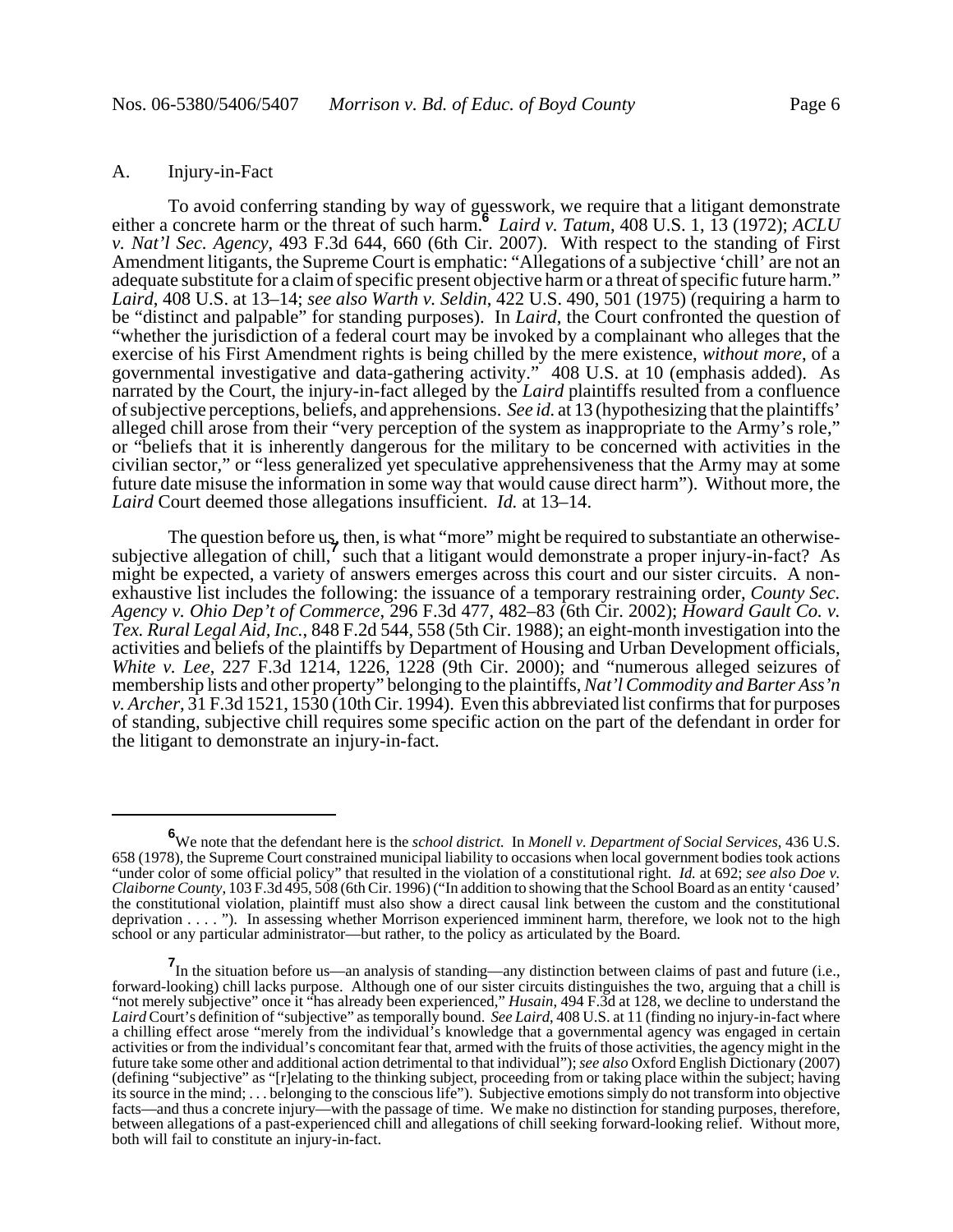Conversely, absent proof of a concrete harm, where a First Amendment plaintiff only alleges inhibition of speech, the federal courts routinely hold that no standing exists. *See, e.g.*, *Grendell v. Ohio Supreme Court*, 252 F.3d 828, 834 (6th Cir. 2001) ("[F]ears of prosecution cannot be merely 'imaginative or speculative.'" (quoting *Younger v. Harris*, 401 U.S. 37, 42 (1971))); *Adult Video Ass'n v. U.S. Dep't of Justice*, 71 F.3d 563, 566 (6th Cir. 1995) (same); *United Presbyterian Church in the U.S.A. v. Reagan*, 738 F.2d 1375, 1380 (D.C. Cir. 1984) (distinguishing a chilling effect from "the immediate threat of concrete, harmful action").

Characterizing chill as insufficient to establish standing is not original to this panel. In *Adult Video Association v. United States Department of Justice*, 71 F.3d 563 (6th Cir. 1995), we explained that First Amendment chill typically constitutes the "*reason* why the governmental imposition is invalid rather than . . . the harm which entitles [a party] to challenge it." *Id.* at 566 (quoting *United Presbyterian Church*, 738 F.2d at 1378). This understanding of chill comports with the underlying rationales of intersecting First Amendment doctrines. For example, the doctrine of overbreadth relies on a "chill" theory to permit a litigant—who *already has standing* by virtue of demonstrating a concrete harm—to challenge a rule that may only affect others. *See Midwest Media Prop., L.L.C. v. Symmes Twp.*, 503 F.3d 456, 463 (6th Cir. 2007) ("[O]verbreadth does not excuse a party's failure to 'allege an injury arising from the specific rule being challenged . . . .'" (quoting *Prime Media, Inc. v. City of Brentwood*, 485 F.3d 343, 351 (6th Cir. 2007))); *United Presbyterian Church*, 738 F.2d at 1379 ("It is only in this . . . respect that 'chilling effect' has anything to do with the doctrine of standing: It permits a person, who has standing to challenge governmental action because of the concrete harm it causes him, to assert a deficiency which may not affect him but only others."). In order to have standing, therefore, a litigant alleging chill must still establish that a concrete harm—i.e., enforcement of a challenged statute—occurred or is imminent. *See Am. Library Ass'n v. Barr*, 956 F.2d 1178, 1193 (D.C. Cir. 1992) ("[W]hether plaintiffs have standing . . . depends on how likely it is that the government will attempt to use these provisions against them . . . and not on how much the prospect of enforcement worries them.").

The claim at stake here involves Morrison's choice to chill his own speech based on his perception that he would be disciplined for speaking. But whether he would have been so punished, we can only speculate. The school district—again, the actual defendant here—stated that its former discipline policy regarding instances of harassment or discrimination "shall not be interpreted as applying to speech otherwise protected under the state or federal constitutions where the speech does not otherwise materially or substantially disrupt the educational process." The record is silent as to whether the school district threatened to punish or would have punished Morrison for protected speech in violation of its policy. Morrison asks us, essentially, to find a justiciable injury where his own subjective apprehension counseled him to choose caution and where he assumed—solely on the basis of the Board's 2004–05 policies and without any specific action by the Board—that were he to speak, punishment would result. We decline to do so. Absent a concrete act on the part of the Board, Morrison's allegations fall squarely within the ambit of "subjective chill" that the Supreme Court definitively rejected for standing purposes. *Laird*, 408 U.S. at 13 (quotation marks omitted). Morrison cannot point to anything beyond his own "subjective apprehension and a personal (selfimposed) unwillingness to communicate," *ACLU*, 493 F.3d at 662, and those allegations of chill, without more, fail to substantiate an injury-in-fact for standing purposes.

#### B. Redressability

Though we determine that Morrison fails to state an injury-in-fact, we also comment on the second element of standing: whether nominal damages would redress Morrison's alleged injury. No readily apparent theory emerges as to how nominal damages might redress past chill. As Morrison's own counsel acknowledged at oral argument, nominal damages are a vehicle for a declaratory judgment. As such, nominal damages have "only declaratory effect and do not otherwise alter the legal rights or obligations of the parties. . . . [T]hey can sometimes constitute effectual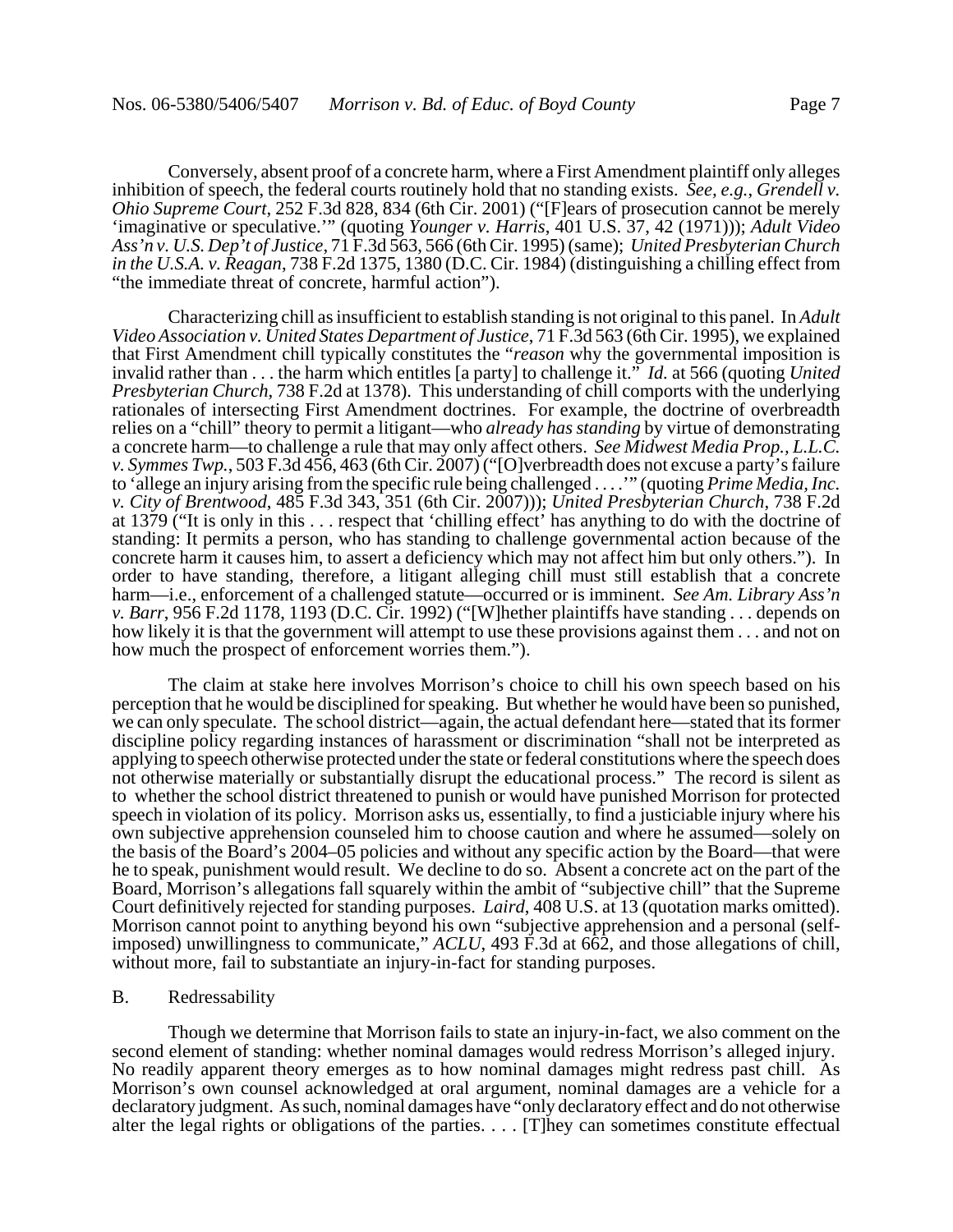relief, *but only with respect to future dealings* between the parties." *Utah Animal Rights Coal. v. Salt Lake City Corp.*, 371 F.3d 1248, 1267–68 (10th Cir. 2004) (McConnell, J., concurring) (emphasis added). While we may have allowed a nominal-damages claim to go forward in an otherwise-moot case, *see Lynch v. Leis*, 382 F.3d 642, 646 n.2 (6th Cir. 2004); *Murray v. Bd. of Trs., Univ. of Louisville*, 659 F.2d 77, 79 (6th Cir. 1981), we are not required to relax the basic standing requirement that the relief sought must redress an actual injury.

In the situation before us, Morrison seeks nominal damages based on a regime no longer in existence. To confer nominal damages here would have *no* effect on the parties' legal rights. *See Utah Animal Rights,* 371 F.3d at 1268 (McConnell, J., concurring) ("Where . . . the challenged past conduct *did not give rise to a compensable injury* and there is no realistic possibility of a recurrence, nominal damages have no more legal effect than would injunctive or declaratory relief in the same case.") (emphasis added). Because nominal damages will not provide Morrison any redress, his suit fails to satisfy the second requirement for standing.

This case should be over. Allowing it to proceed to determine the constitutionality of an abandoned policy—in the hope of awarding the plaintiff a single dollar—vindicates no interest and trivializes the important business of the federal courts.

# IV. CONCLUSION

Morrison fails to demonstrate either a concrete harm or how a favorable judgment might redress his purported injury. As a result, he lacks standing and we affirm.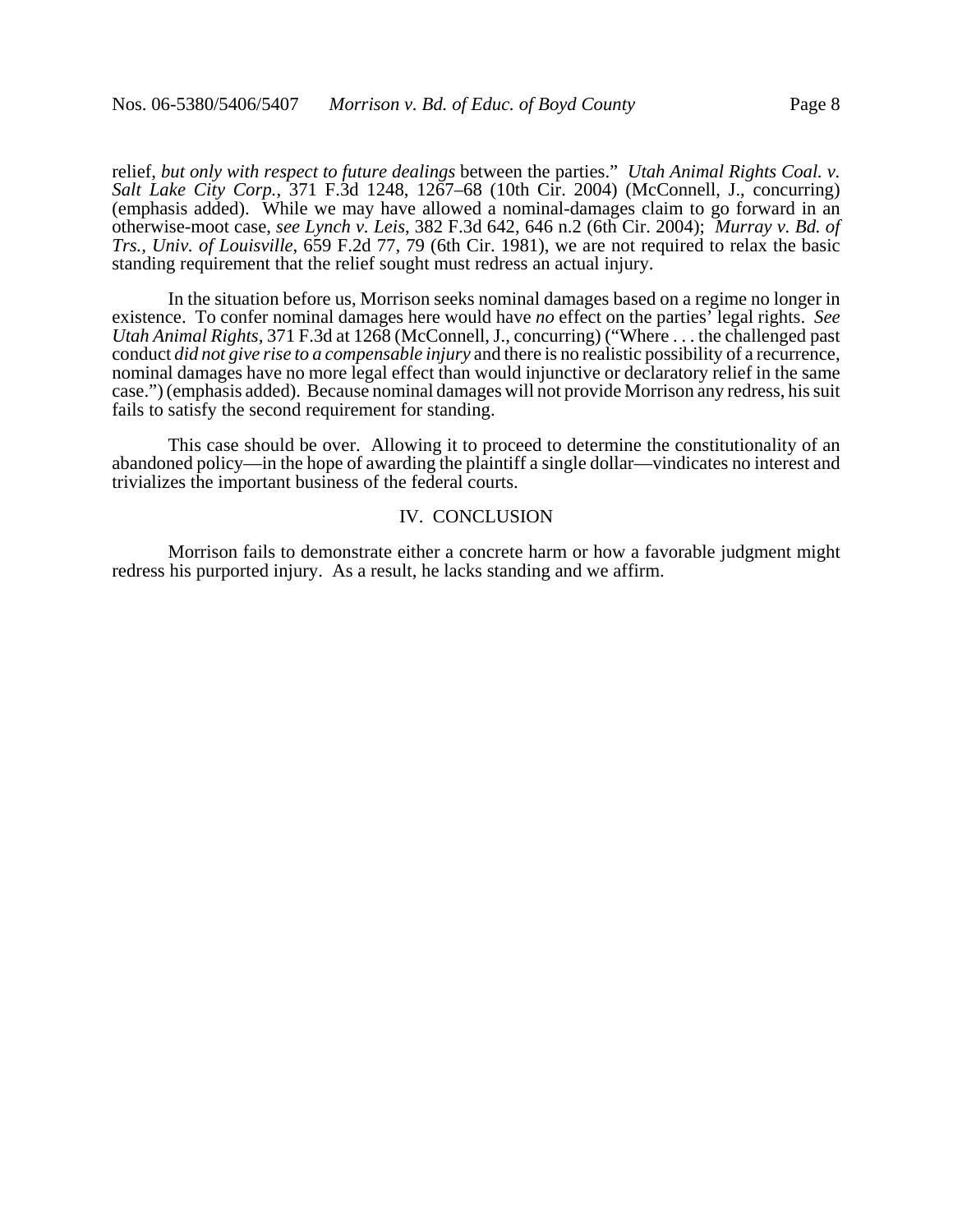# **DISSENT \_\_\_\_\_\_\_\_\_\_\_\_\_\_\_\_\_**

**\_\_\_\_\_\_\_\_\_\_\_\_\_\_\_\_\_**

KAREN NELSON MOORE, Circuit Judge, dissenting. I find myself writing a dissent in this case upon the decision of the district judge sitting by designation to join with the former dissent and to grant panel rehearing. Adhering to the prior panel majority, I now dissent. I reiterate what I wrote as the former majority opinion in the dissent that follows,**<sup>1</sup>** *see* 507 F.3d 494, 497 (6th Cir. 2007), and I explain why the new majority is in error.

Timothy Morrison ("Morrison") was a student at Boyd County High School ("BCHS"). He is a Christian, and he believes that homosexuality is a sin. He further believes that part of his responsibility as a Christian is to tell others when their conduct does not comport with his understanding of Christian morality. During the 2004-05 academic year, BCHS had a written policy prohibiting students from making stigmatizing or insulting comments regarding another student's sexual orientation. Morrison did not want to be punished, so he kept to himself his beliefs regarding homosexuality.

After Morrison filed this lawsuit, the Board of Education of Boyd County ("Board") changed the BCHS policy, but the litigation did not end. We must now decide whether Morrison's claim for nominal damages premised upon the "chill" on Morrison's speech during the 2004-05 school year presents a justiciable controversy. As before, I conclude that it does and accordingly would reverse the district court's grant of summary judgment to the school board on this claim. Because genuine issues of material fact prevent us from determining the merits of Morrison's free-speech claim, I would remand the case to the district court for further proceedings.

## **I. BACKGROUND**

#### **A. Factual Background**

In 2002, some students at BCHS petitioned to start a chapter of the Gay Straight Alliance ("GSA"). *Boyd County High Sch. Gay Straight Alliance v. Bd. of Educ. of Boyd County*, 258 F. Supp. 2d 667, 670 (E.D. Ky. 2003). Their efforts were met with hostility, which was not very surprising given BCHS students' history of intolerance toward homosexuality. *Id.* at 670-74. To quell the hostility, within two months of approving the GSA, the school banned the GSA, as well as purported to ban all other student organizations for the 2002-03 school year. *Id.* at 675.

In response, a group of students who had attempted to spearhead the GSA chapter and their parents sued the school district in federal court. After the district court issued a preliminary injunction requiring the school board to give the GSA chapter equal access to that afforded other student groups, *id.* at 693, the suit ended in a consent decree. One provision in the consent decree required the school district to adopt policies prohibiting harassment on the basis of actual or perceived sexual orientation, and to provide mandatory anti-harassment training to all students.

Prior to the 2004-05 school year, in attempting to comply with the consent decree, the school district adopted Policy 09.42811 as the district-wide anti-harassment policy. Policy 09.42811 prohibited "Harassment/ Discrimination," which it defined as

unlawful behavior based on race, color, national origin, age, religion, sex[,] actual or perceived sexual orientation or gender identity, or disability that is sufficiently

**<sup>1</sup>** I note that the new majority has liberally adopted my prior opinion for its Parts I and II.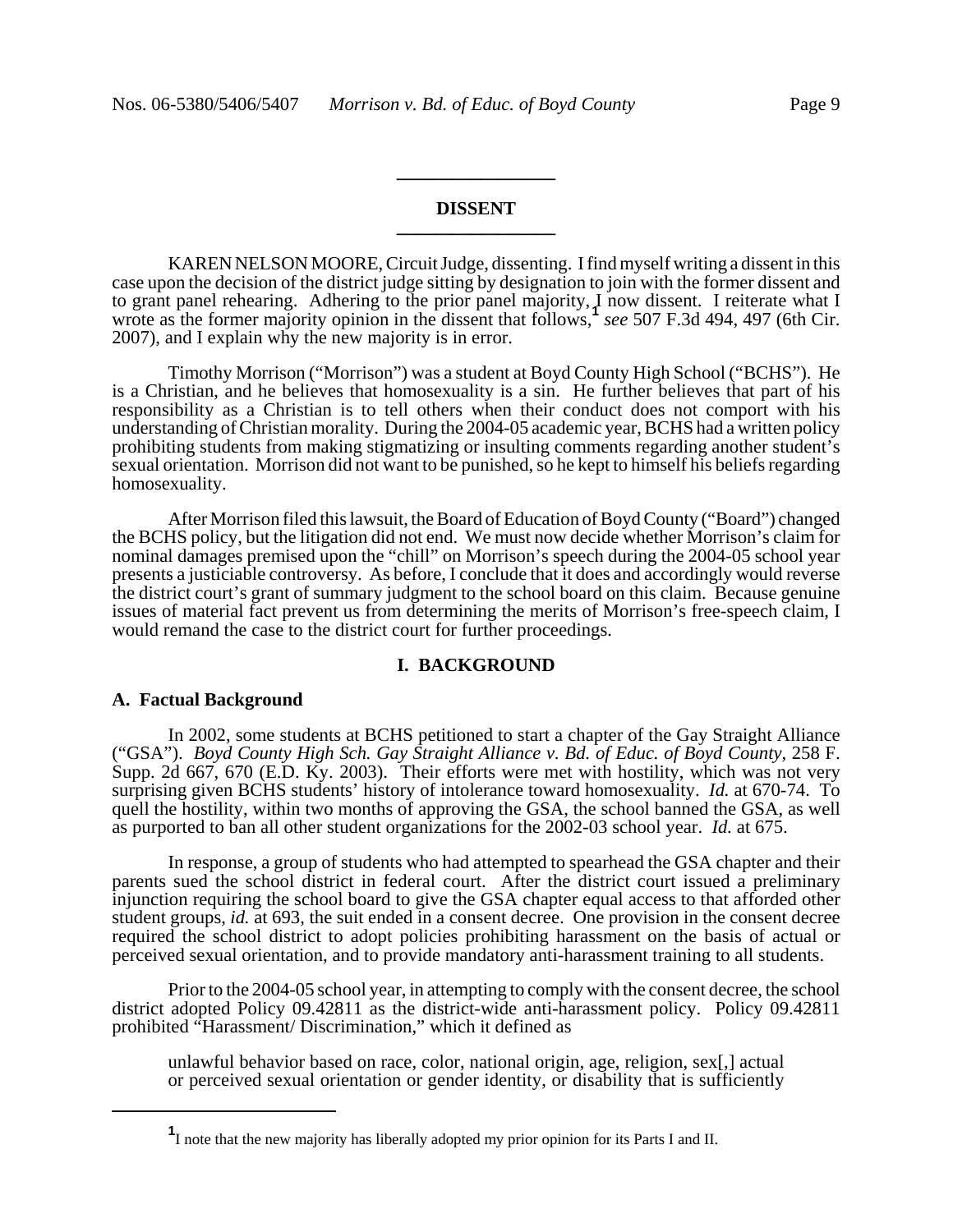severe, pervasive, or objectively offensive that it adversely affects a student's education or creates a hostile or abusive educational environment.

The provisions in this policy shall not be interpreted as applying to speech otherwise protected under the state or federal constitutions where the speech does not otherwise materially or substantially disrupt the educational process . . . .

Joint Appendix ("J.A.") at 120. BCHS's 2004-05 Code of Conduct repeated the first paragraph of Policy  $\overline{09}$ .42811, J.A. at 270 (BCHS Code at 3) but later stated:

Harassment/discrimination is intimidation by threats of or actual physical violence; the creation by whatever means, of a climate of hostility or intimidation, or the use of language, conduct, or symbols in such manner as to be commonly understood to convey hatred, contempt, or prejudice or to have the effect of insulting or stigmatizing an individual.

J.A. at 277 (BCHS Code at 16).

Additionally, the school district created two training videos—one for Boyd County Middle School ("BCMS") and one for BCHS—to fulfill the anti-harassment training provisions of the consent decree. As relevant here, the high school training video included a lengthy discussion of the ills of bullying and name-calling. The participants included a BCHS social studies teacher,**<sup>2</sup>** some students, an "ADL Facilitator,"<sup>3</sup> and a clinical psychologist. Additionally, the BCHS training video contained a passage discussing sexual orientation. Near the end of this passage, the clinical psychologist stated,

.... We all get self-centered and start to think that our way is the right way and our way is the correct way. We all want to believe that we have evidence that our way is the correct way. . . .

So . . . no matter where you go, no matter what you do, no matter who you meet, you are going to find people that you don't like. You're going to find people that you disagree with. You're going to find people that you don't like the way they act. It can't be avoided, not, not anywhere in the world, it can't be avoided. You're going to find people that you believe are absolutely wrong. You're going to think[, W]hat are they thinking? That, that is so wrong, it[']s obvious to everybody[." B]ut not to them. Because they believe you are wrong. You can't avoid meeting people that you believe are wrong. But here is the kicker, just because you believe, just because you don't like them, just because you disagree with them, just because you believe they are wrong, whole heartedly, absolutely, they are wrong. *Just because you believe that does not give you permission to say anything about it.* It doesn't require that you do anything. You just respect, you just exist, you continue, you leave it alone. *There is not permission for you to point it out to them*.

J.A. at 229 (BCHS Training Video Tr. at 29) (emphasis added).

The new policies and the mandatory training sparked further acrimony in Boyd County. This time, some parents feared that the training would discourage, and the policies would prohibit, their

**<sup>2</sup>** This teacher was also the "compliance coordinator" under the consent decree.

**<sup>3</sup>**<br>Although the record is unclear, it appears that "ADL" stands for "Anti-Defamation League."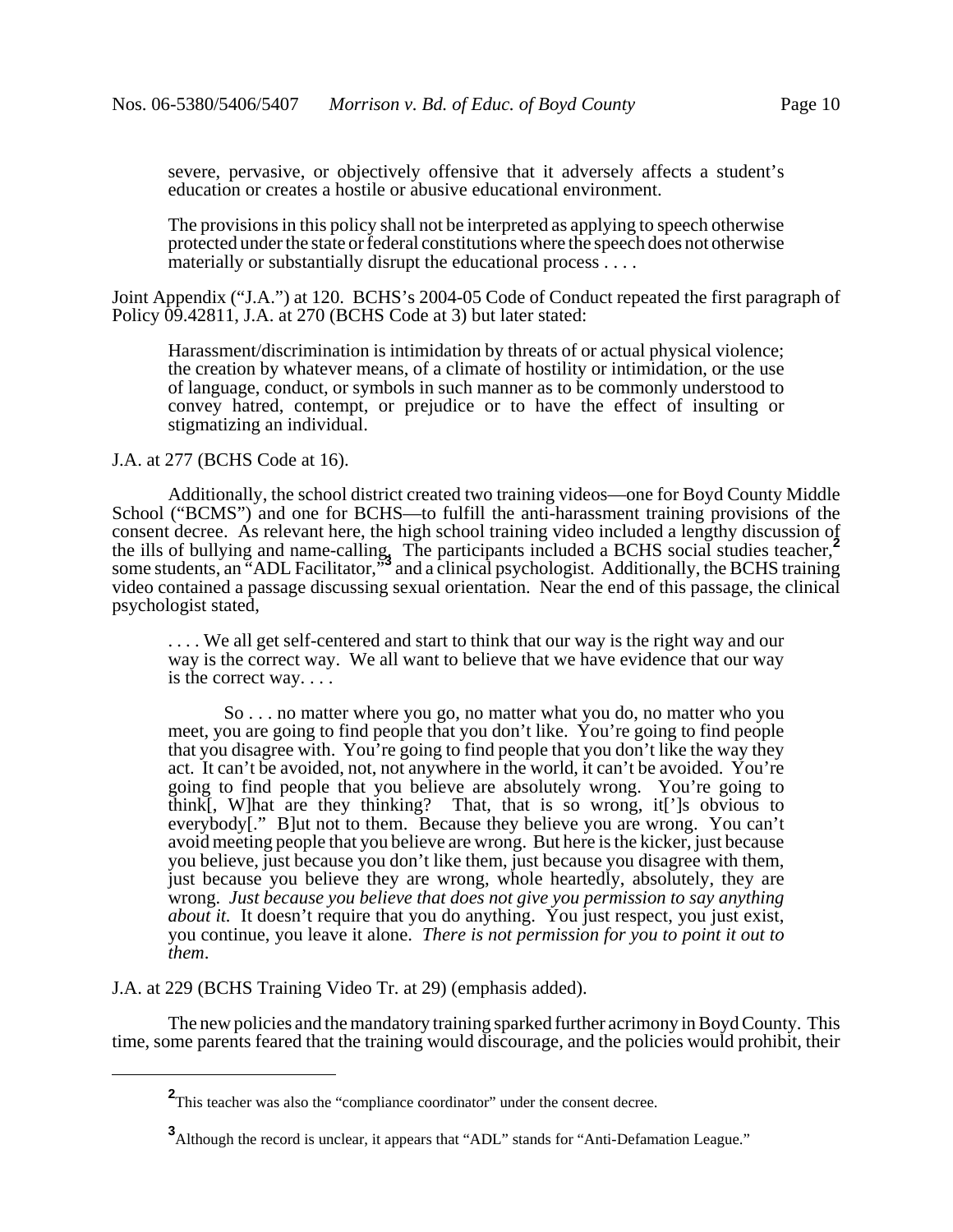children from speaking about their religious beliefs regarding homosexuality. Some parents withheld their children from the mandatory training. Eventually, a group of parents and students sued.

# **B. Procedural Background**

On February 15, 2005, a group of plaintiffs**<sup>4</sup>** filed their complaint in the United States District Court for the Eastern District of Kentucky. They named the Board as the sole defendant and pursued claims under 42 U.S.C. § 1983 for violations of various constitutional rights, specifically, their rights to free speech (styled as the "FIRST CAUSE OF ACTION"), due process (second cause of action), equal protection (third cause of action), and free exercise of religion (fourth cause of action). The crux of the plaintiffs' complaint is that the speech codes in effect during the 2004-05 school year prevented students in Boyd County from speaking their convictions that homosexuality is sinful, and the speech codes and training together undermined their ability to practice their Christian faith. For these asserted violations, the plaintiffs sought declaratory relief, injunctive relief, actual damages, nominal damages, costs, and attorney fees.

On April 18, 2005, the district court permitted the plaintiffs from the earlier action to intervene. The intervenors filed their Answer in Intervention that day, denying that the plaintiffs had suffered any constitutional violations.<sup>5</sup>

In August 2005, the Board revised its policy, as well as the BCMS and BCHS student codes of conduct. Under the revised codes, anti-homosexual speech would not be prohibited unless it was "sufficiently severe or pervasive that it adversely affects a student's education or creates a climate of hostility or intimidation for that student, both from the perspective of an objective educator and from the perspective of the student at whom the harassment is directed." J.A. at 655 (2005-06 BCHS Code of Conduct at 40); *accord* J.A. at 642 (2005-06 BCMS Discipline Code at 16). Additionally, the BCHS Code of Conduct stated, "The civil exchange of opinions or debate does not constitute harassment. Students may not, however, engage in behavior that interferes with the rights of another student or materially and substantially disrupts the educational process." J.A. at 655 (2005-06 BCHS Code of Conduct at 40).

After these revisions, the parties filed cross-motions for summary judgment. On February 17, 2006, the district court issued its opinion and judgment granting the Board's motion and denying both the plaintiffs' and the intervenors' motions. Noting the changes that had been made to the policies that were initially challenged, the district court indicated that it was "not inclined to adjudge the constitutionality of policies no longer in effect," and rejected all of the plaintiffs' challenges to the written policies on this basis. J.A. at 672 (Dist. Ct. Mem. Op. at 7). Additionally, the district court determined that the plaintiffs' claim for damages failed because "Plaintiffs were unable to specify the measure and amount of their alleged damages." J.A. at 680 (Dist. Ct. Mem. Op. at 15). The district court further stated that "even their request for nominal damages remains unsupported by any factual allegations," and that "Plaintiffs have made no specific plea" for damages incurred prior to the Board's change in policies. *Id.*

<sup>&</sup>lt;sup>4</sup>The only plaintiff whose claim is relevant at this point of the litigation is Timothy Allen Morrison II ("Morrison"). At the time the complaint was filed, Morrison was a student at BCHS. The other plaintiffs are his parents Timothy and Mary Morrison, Brian Nolen, and Debora Jones. Both Nolen and Jones are parents of students who attended Boyd County Middle School at some time relevant to this case.

**<sup>5</sup>** Later, the intervenors changed their position and argued that the 2004-05 BCHS speech code was unconstitutional.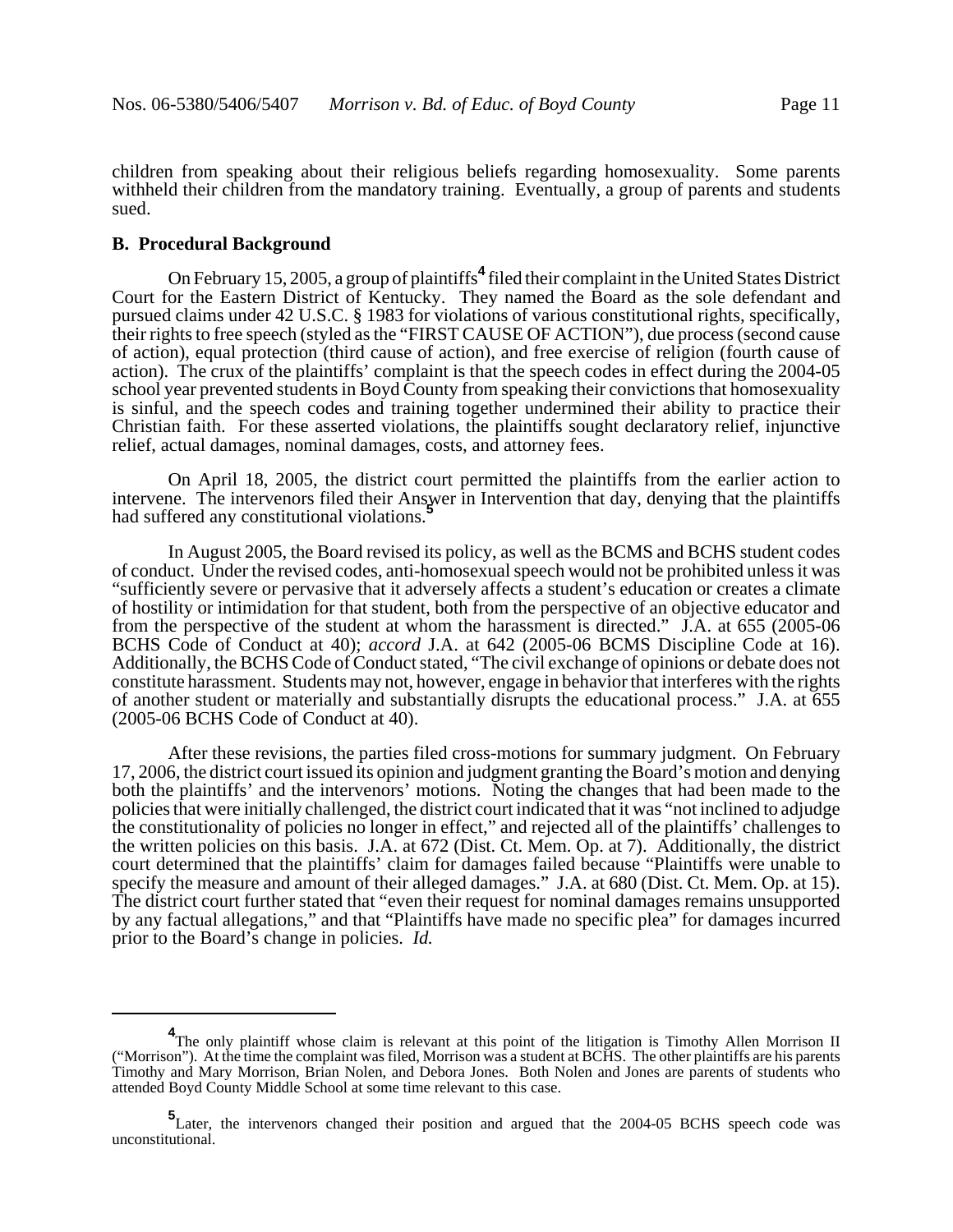After the district court entered a corrected judgment for reasons not relevant to this appeal, both the plaintiffs and the intervenors timely appealed.

## **II. JURISDICTION**

The district court had federal-question jurisdiction over this 42 U.S.C. § 1983 action. 28 U.S.C. § 1331. We have jurisdiction over the plaintiffs' appeal from an adverse final judgment. *Id.* § 1291.

# **III. ANALYSIS**

Our initial task is to determine exactly which claims are, and which are not, presented in this appeal. First, the plaintiffs do not challenge the district court's rejection of their free-exercise claim, which we accordingly do not consider. Next, the district court concluded that once the school district had revised its policy in a fashion acceptable to the plaintiffs and intervenors, the plaintiffs' claims seeking forward-looking relief, i.e., declaratory and injunctive relief, became moot. The plaintiffs do not challenge this conclusion on appeal, so we do not consider their claims seeking such relief.

The plaintiffs, however, also pursued claims for damages, both nominal and compensatory. On appeal, the plaintiffs pursue only their claim for nominal damages and seek to premise this claim on Timothy Morrison's (the BCHS student plaintiff's) "chilled" speech during the 2004-05 school year. Consequently, the only plaintiff who may have a live claim is Timothy Morrison. Accordingly, Morrison's free-speech claim seeking nominal damages is the only claim properly considered on appeal.**<sup>6</sup>**

# **A. Justiciability**

#### **1. Mootness**

The district court concluded that, because the school district had changed its policy, the case was moot, notwithstanding Morrison's claim for nominal damages. It offered two reasons for this analysis: First, the district court said that the plaintiffs had never requested nominal damages specifically for the period preceding the Board's amendment of the offending policies. Second, the district court said that the plaintiffs failed to substantiate the nominal-damages claim with factual allegations.

I believe that the first reason is inaccurate, as the complaint clearly requests "an award of actual and nominal damages in an amount deemed appropriate by" the district court. J.A. at 34 (Compl. at 14, ¶ d.). Because the offending policy was in effect when the plaintiffs filed their complaint, their request for nominal damages could have addressed only the period preceding the Board's amendment.

The district court's second reason misapprehends the nature of nominal damages. Nominal damages are awarded when a plaintiff suffered a deprivation of a constitutional right, but the

**<sup>6</sup>** The plaintiffs' briefs also press their equal-protection and due-process claims, but the arguments offered in support of their equal-protection theory are wholly duplicative of their free-speech arguments. The plaintiffs' dueprocess theory—that the 2004-05 speech code was unconstitutionally vague—similarly presents a First Amendment argument under a different label. Indeed, the primary case that the plaintiffs' brief cites in support of their due-process argument, *Sypniewski v. Warren Hills Regional Board of Education*, 307 F.3d 243 (3d Cir. 2002), analyzed the plaintiff's void-for-vagueness theory as a First Amendment argument. *Id.* at 266-67. Because the plaintiffs' due-process and equalprotection arguments are essentially First Amendment arguments masquerading as Fourteenth Amendment arguments, we do not address them separately.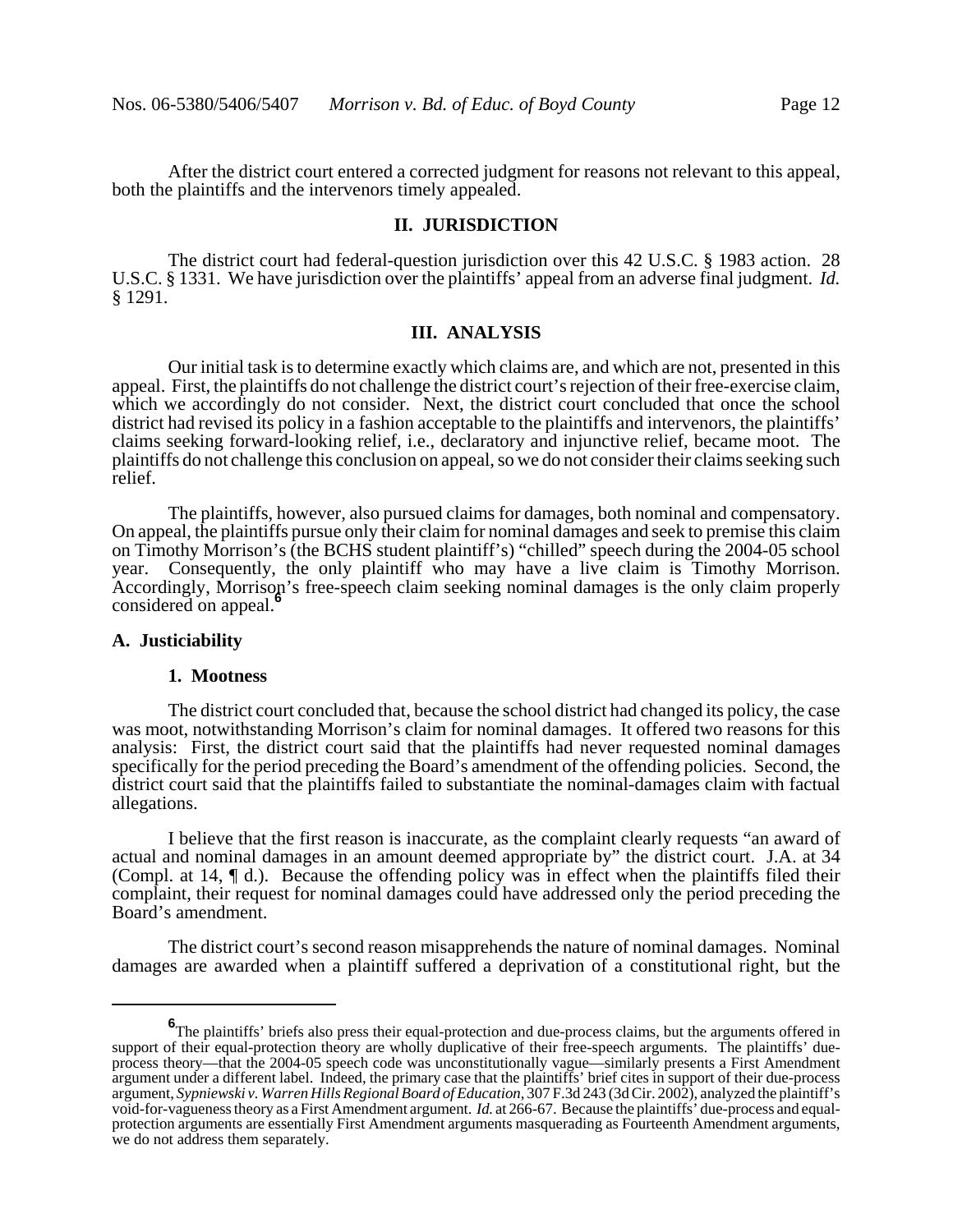plaintiff lacks proof that he or she experienced an "actual injury" arising from that deprivation. *Carey v. Piphus*, 435 U.S. 247, 266-67 (1978). We have recognized that nominal damages are appropriate when a plaintiff proves a constitutional violation but lacks proof of an actual injury. *Sutton v. Cleveland Bd. of Educ.*, 958 F.2d 1339, 1352 (6th Cir. 1992) (procedural due-process claim; citing *Carey v. Piphus*).

Moreover, because nominal damages are a symbolic remedy for past wrongs, a prayer for nominal damages precludes a finding of mootness, even when the defendant has altered or abandoned the allegedly unconstitutional policy forming the basis for the plaintiff's complaint. *Murray v. Bd. of Trs., Univ. of Louisville*, 659 F.2d 77, 79 (6th Cir. 1981) (remanding First Amendment case to district court for adjudication of plaintiff's nominal-damage claim); *see also Blau v. Ft. Thomas Pub. Sch. Dist.*, 401 F.3d 381, 387 (6th Cir. 2005) ("[T]he existence of a damages claim ensures that this dispute is a live one . . . ."); *id.* at 387-88 (citing cases); *Lynch v. Leis*, 382 F.3d 642, 646 n.2 (6th Cir. 2004) ("[A] claim for nominal damages . . . is normally sufficient to establish standing, defeat mootness, and grant prevailing party status . . . ."); *Utah Animal Rights Coal. v. Salt Lake City Corp.*, 371 F.3d 1248, 1257-58 (10th Cir. 2004) (following Tenth Circuit precedent holding that claim for nominal damages is sufficient for justiciability); *id.* at 1268 (McConnell, J., concurring) (noting that the Sixth Circuit as well as the Ninth Circuit holds that a nominal-damages claim precludes mootness, but disagreeing with the rule); *id.* at 1275 (Henry, J., concurring) ("[T]he Supreme Court has directly and indirectly indicated that a claim for nominal damages in a constitutional case may vindicate rights that should be scrupulously observed, and hence, such a case is not, nor should it be, moot."). For these reasons, Morrison's nominaldamages claim is not moot.

#### **2. Morrison's Standing**

I next consider Morrison's standing to bring his nominal-damages claim. The key questions here are whether the "chill" on Morrison's speech constituted a sufficient injury to confer standing and whether the federal district court had the capacity to redress such a harm. In considering whether a case or controversy exists conferring subject-matter jurisdiction on our court, we must evaluate standing at the time the plaintiff filed his or her complaint and not at anytime thereafter. *Cleveland Branch, NAACP v. City of Parma*, 263 F.3d 513, 524-26 (6th Cir. 2001). We have relied on Supreme Court precedent to explain the distinction between standing and mootness: "standing concerns only whether a plaintiff has a viable claim that a defendant's unlawful conduct 'was occurring at the time the complaint was filed,' . . . while mootness addresses whether that plaintiff continues to have an interest in the outcome of the litigation." *Id.* at 525 (quoting *Friends of the Earth, Inc. v. Laidlaw Envtl. Servs.*, 528 U.S. 167, 184 (2000)). Accordingly, we should not be concerned with whether the policy caused a past or future chill on Morrison's speech as judged from our current temporal vantage point but rather whether, at the time Morrison filed his complaint in February 2005 (prior to the August amendment of the BCHS speech policy), he possessed standing.**<sup>7</sup>**

<sup>&</sup>lt;sup>7</sup> Concerns regarding "chilled" speech may take several forms. For example, the doctrine of overbreadth constitutes an exception to prudential standing requirements and permits a party with constitutional standing to raise First Amendment claims of third parties who are not present, but whose speech may be chilled in the future if the regulation stands. *Prime Media, Inc. v. City of Brentwood*, 485 F.3d 343, 349 (6th Cir. 2007); *West v. Derby Unified Sch. Dist. No. 260*, 206 F.3d 1358, 1367 (10th Cir. 2000). Similarly, a statute may be void for vagueness if it would deter would-be speakers from speaking because they cannot tell whether their intended speech falls within the statute's prohibitions. *See, e.g., Reno v. ACLU*, 521 U.S. 844, 871-72 (1997) ("The vagueness of [a content-based speech] regulation raises special First Amendment concerns because of its obvious chilling effect on free speech."); *Grayned v. Ci* 408 U.S. 104, 109 (1972) (noting that a vague statute "operates to inhibit the exercise of [First Amendment] freedoms" (citation omitted)). Here, however, Morrison makes an as-applied rather than a facial challenge to the school district's speech code, focusing on the chilling effect the anti-harassment policy had on his speech. Morrison argues that he would have spoken during the 2004-05 school year, but that the speech code then in effect prevented him from doing so.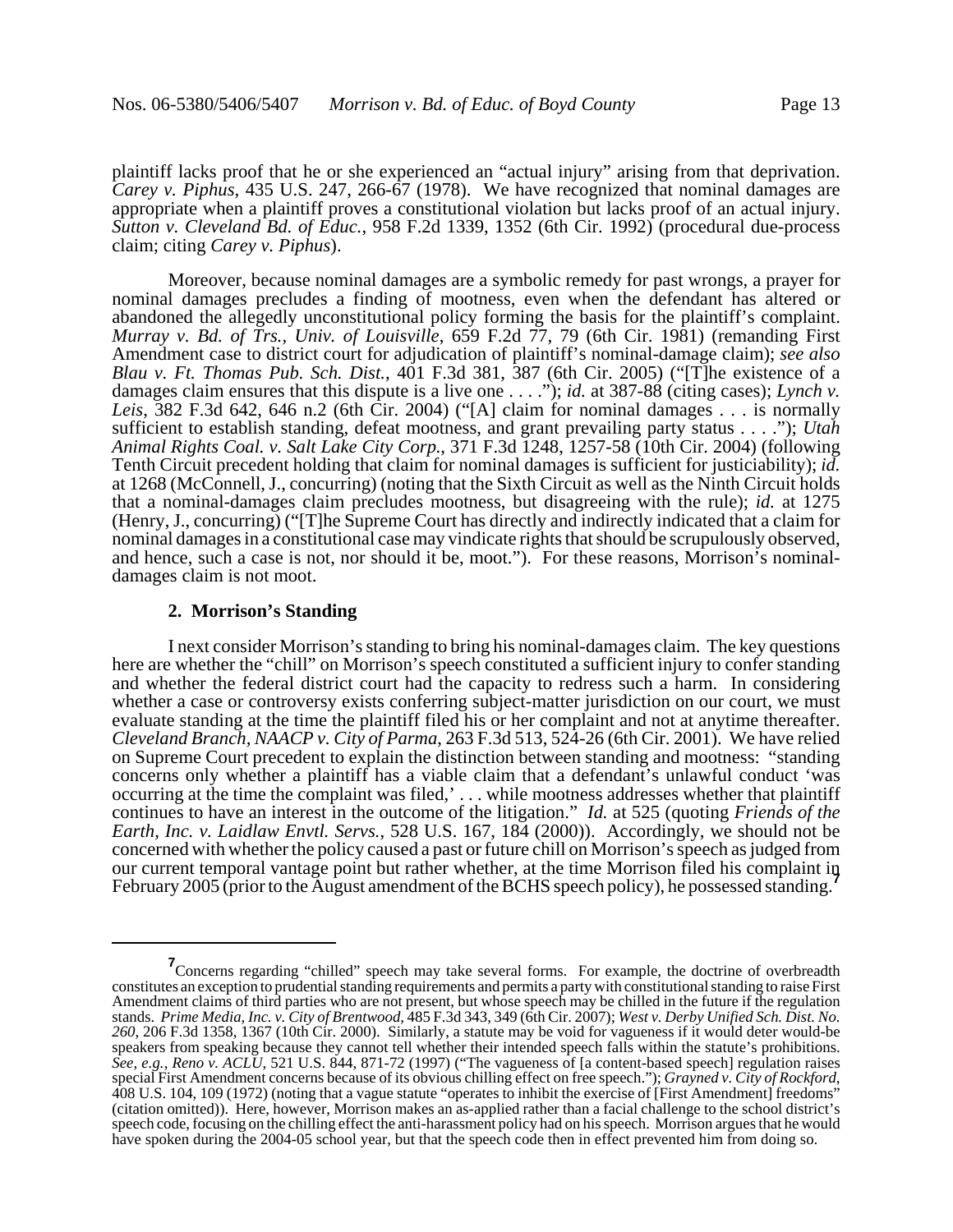To determine whether a chill on speech confers standing, we apply a three-part test. A plaintiff has constitutional standing when he or she can show:  $(1)$  an injury-in-fact that; (2) was "fairly traceable to the defendant's allegedly unlawful conduct"; and (3) is "likely to be redressed" via a favorable decision. *Prime Media, Inc. v. City of Brentwood*, 485 F.3d 343, 349 (6th Cir. 2007) (quoting *Lujan v. Defenders of Wildlife*, 504 U.S. 555, 560 (1992)). I consider these parts in turn.

# **a. Injury-In-Fact**

The Supreme Court has defined an "injury-in-fact" as "an invasion of a legally protected interest which is (a) concrete and particularized, and (b) actual or imminent, not conjectural or hypothetical." *Lujan*, 504 U.S. at 560 (internal quotation marks and citations omitted).

I believe that Morrison has established a concrete, particularized, and actual injury. Morrison alleged in his complaint that "School District policies and practice prohibit students from speaking in a manner that has the effect of insulting or stigmatizing another." J.A. at 21 (Compl. at ¶ 2.) Morrison further alleged that "School district policies and practice prohibit students from telling someone who is a homosexual that they believe homosexuality is wrong." J.A. at 22 (Compl. at ¶ 3). Morrison's affidavit attached to his cross-motion for summary judgment stated that the school district's policies prohibited him from expressing "an ideological and a sincere religious belief that [he] must inform those that engage in destructive lifestyles, like homosexuality, that they are wrong." J.A. at 625 (Morrison Aff. at ¶ 5). There is nothing conjectural about the injury caused by a ban on constitutionally protected speech that carries the threat of punitive enforcement.

Our sister circuits have held, both implicitly and explicitly, that a chill on an individual's ability to exercise his or her right to free speech is a constitutional injury-in-fact. For instance, in *White v. Lee*, 227 F.3d 1214 (9th Cir. 2000), the Ninth Circuit held that government officials' "eightmonth investigation into the plaintiffs' [associational] activities and beliefs chilled the exercise of their First Amendment rights," which entitled the plaintiffs "to seek a remedy for this constitutional violation." *Id.* at 1226. Similarly, in *National Commodity & Barter Ass'n v. Archer*, 31 F.3d 1521 (10th Cir. 1994), the Tenth Circuit held that an organizational plaintiff could premise a *Bivens* claim seeking damages for a violation of First Amendment associational rights upon overzealous investigative procedures that had a chilling effect on its members' associational rights. *Id.* at 1530. The court implicitly concluded that a chill represents an injury-in-fact, stating that the plaintiffs could "establish their First Amendment claim" by "prov[ing] wrongful conduct by the defendant and that such conduct had a chilling effect on the plaintiffs' organizational activities and associational rights." *Id.* at 1531 n.4.

Additionally, in *Howard Gault Co. v. Texas Rural Legal Aid, Inc.*, 848 F.2d 544 (5th Cir. 1988), the Fifth Circuit suggested, if not implicitly held, that chilled speech constitutes an injury-infact. There, the court sustained an award of damages to compensate a plaintiff "for whatever injuries [he] may have suffered to his reputation and from the chilling effect the TRO had on the exercise of his First Amendment rights." *Id.* at 557. And more recently, the Second Circuit joined this chorus with its opinion in *Husain v. Springer*, 494 F.3d 108 (2d Cir. 2007). In *Husain*, a group of college-student journalists sued, claiming that the college president violated their First Amendment rights by nullifying the results of, and rescheduling, a student-government election in response to a hyper-partisan issue of a college newspaper. They sought nominal damages and premised this First Amendment claim upon chilled speech, specifically, the paper's subsequent reduction in election coverage out of fear that favorable coverage would lead to the disqualification of a candidate. *See id.* at 119 (noting that "the *College Voice* editors decided to give their endorsement of [a student party running the subsequent school year] less prominence" as a result of the election nullification). Even though the results of the nullified election and the subsequent election were identical, the court held that the "chilling effect" upon the paper's coverage "g[ave] rise to a First Amendment injury." *Id.* at 128; *see also id.* (concluding that the election nullification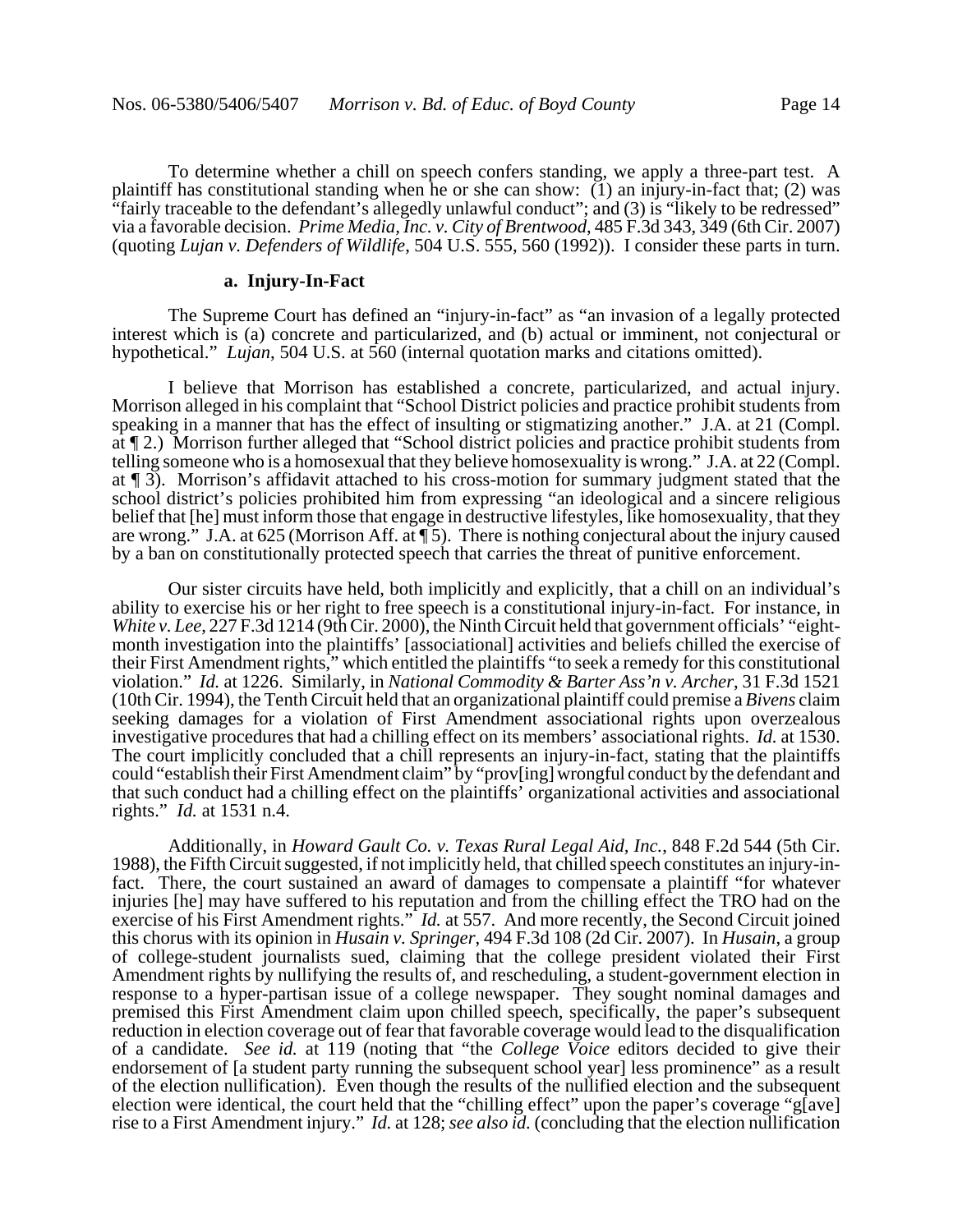"violated the plaintiffs' First Amendment rights as a result of the chill on student speech that it created"). Each of the aforementioned cases indicates that a chill of expressive conduct constitutes a constitutional injury-in-fact sufficient to confer standing; to our knowledge, no circuit has concluded to the contrary.<sup>8</sup>

In support of its contrary conclusion, the majority reads the holding of *Laird v. Tatum*, 408 U.S. 1 (1972), in an overly broad manner not warranted by precedent from either our own or our sister circuits. In *Laird*, a group of citizens brought a class action seeking declaratory and injunctive relief, arguing that the Army's investigative and data-gathering activities chilled their exercise of First Amendment rights. The Supreme Court concluded that the plaintiffs had not alleged a sufficiently specific injury, noting that a "subjective chill" cannot substitute for "specific present objective harm or a threat of specific future harm." *Id.* at 13-14.

I do not believe this concern regarding a "subjective chill" applies here, as *Laird* is easily distinguishable. *Laird* was a narrow decision, and the Court took pains to cabin its holding to the particular facts of that case, stating, "[O]ur conclusion is a narrow one, namely, that on this record the respondents have not presented a case for resolution by the courts." *Laird*, 408 U.S. at 15. Most significantly, the plaintiffs in *Laird* did not challenge the constitutionality of the statute that they alleged chilled their speech. *Id.* at 5. By contrast, Morrison argues that the school district's 2004-05 anti-harassment policy directly prohibited constitutionally protected speech in violation of the First Amendment. The *Laird* Court emphasized that it faced a case in which "the chilling effect ar[o]se merely from the individual's knowledge that a governmental agency was engaged in certain activities or from the individual's concomitant fear that, armed with the fruits of those activities, the agency might in the future take some other and additional action detrimental to that individual." *Id.* at 11. To the contrary, in this case (as in a series of other "chilling" cases that the *Laird* Court distinguished), "the challenged exercise of governmental power was regulatory, proscriptive, or compulsory in nature, and the plaintiff was either presently or prospectively subject to the regulations, proscriptions or compulsions that he [i]s challenging." *Id.* at 11. Unlike the plaintiffs in *Laird*, therefore, Morrison does not argue that information-gathering or similar activities have chilled his speech but rather that a regulatory proscription on speech chilled his speech. The majority reads *Laird* in a manner more capacious than prior interpretations in order to draw a strained analogy between Morrison's claim and that of the plaintiffs in *Laird*. The majority does so without addressing any of my arguments distinguishing *Laird*, resulting in an opinion that significantly restricts standing under the First Amendment.

The *Laird* Court's concern regarding a significant attenuation between the action or policy complained of and the chill alleged does not apply here. *See infra* Pt. III.A.2.(b). Morrison challenges a *rule* that was intended to govern his speech and that of his cohorts, not data-gathering activities. Consequently, this is not a case in which the plaintiff has "left somewhat unclear the precise connection between" the action or policy complained of and the chill alleged, as was the case in *Laird*. *Id.* at 13 n.7. Moreover, the *Laird* Court was also motivated by its desire to avoid the federal courts becoming "virtually continuing monitors of the wisdom and soundness of Executive action." *Id.* at 15. This case presents no such threat.

For the foregoing reasons, I believe that *Laird* does not control, and that we should follow the lead of the Second, Fifth, Ninth, and Tenth Circuits (in *Husain*, *Howard Gault Co.*, *White*, and *Archer*, respectively). The majority opinion deduces a new standard from a survey of the caselaw, proposing that a "subjective chill requires some specific action on the part of the defendant in order

**<sup>8</sup>** In the Fourth Circuit, Judge Michael argued persuasively in dissent that previously chilled speech presents "a classic First Amendment injury." *Reyes v. City of Lynchburg*, 300 F.3d 449, 458 (4th Cir. 2002) (Michael, J., dissenting). The majority opinion neither quibbled with nor endorsed this view, but instead concluded that the plaintiff failed to show that the defendant city's decision to prosecute him had chilled his speech. *Id.* at 455 n.8.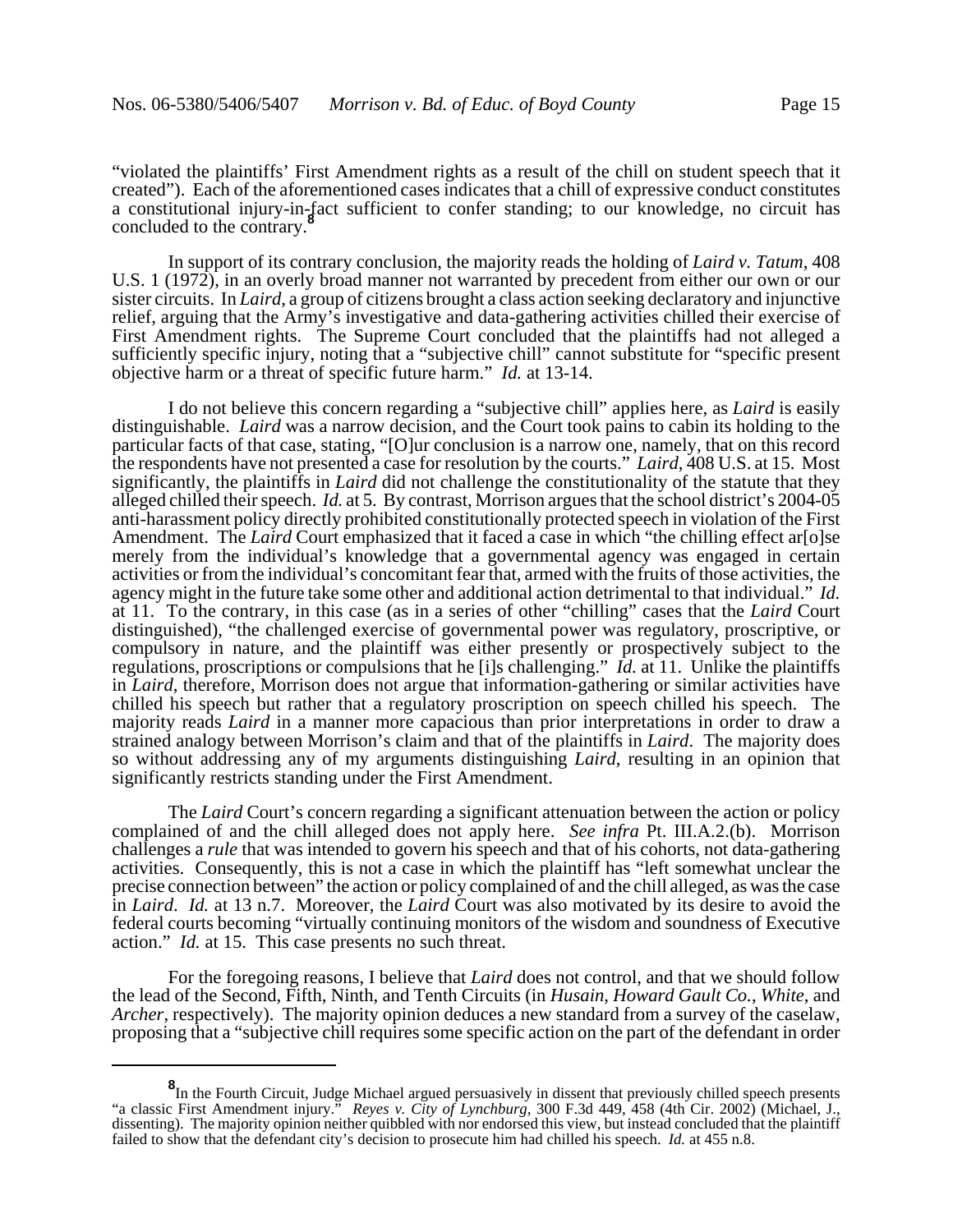for the litigant to demonstrate an injury-in-fact." Maj. Op. at 6. This standard unnecessarily muddles established doctrine and because of its lack of clarity may also contradict the Supreme Court's holding that to obtain standing a plaintiff must allege "a 'claim of specific present objective harm *or a threat of specific future harm.*'" *Bigelow v. Virginia*, 421 U.S. 809, 816-17 (1975) (quoting *Laird*, 408 U.S. at 13-14) (emphasis added). The majority's "specific action" requirement may occlude the doctrine that a threat which chills a plaintiff's speech constitutes an injury-in-fact.

In this case, Morrison argues that the 2004-05 speech policy threatened him with suspension if he spoke out about his views on homosexuality. In February 2005 when Morrison filed his complaint, the threatened suspension loomed above him "like the proverbial sword of Damocles" and silenced his speech. *Reno v. Am. Civil Liberties Union*, 521 U.S. 844, 882 (1997). The Supreme Court does not require that a plaintiff who is specifically threatened with punishment if he engages in particular speech must "first expose himself to actual [punishment] to be entitled to challenge a [regulation] that he claims deters the exercise of his constitutional rights." *Steffel v. Thompson*, 415 U.S. 452, 459 (1974). The 2004-05 speech policy itself amounted to a specific threat regarding future harm and is sufficient to confer standing on Morrison.

The cases cited by the majority, in support of the general proposition that the courts dismiss cases for lack of standing when plaintiffs assert only inhibition of speech, are readily distinguishable. In *Grendell v. Ohio Supreme Court*, 252 F.3d 828, 834 (6th Cir. 2001), we held that the chilling effect caused by an attorney's fear of future sanctions, which might hypothetically be imposed in an unconstitutional manner, did not confer standing. Likewise, in *Adult Video Ass'n v. United States Department of Justice*, 71 F.3d 563, 566 (6th Cir. 1995), we held that the chilling effect caused by "*concededly valid* criminal antiobscenity laws [on] the distribution of what [the plaintiffs] believe[d] to be constitutionally protected materials" did not confer standing. Neither of these cases, however, involved the type of direct, regulatory proscription on protected speech akin to the school district policy at issue in this case. While *Grendell* and *Adult Video* resembled *Laird* in that they involved constitutionally valid judicial and government actions that caused plaintiffs to experience a subjective chill, there is little subjective about the silence induced by the unambiguously punitive ban on speech at issue in this case. The District of Columbia Circuit's denial of standing in *United Presbyterian Church in the U.S.A. v. Reagan*, 738 F.2d 1375, 1378-79 (D.C. Cir. 1984), is similarly inapposite because that case involved plaintiffs' challenge to intelligence-gathering activities rather than a regulatory proscription on speech. At the time Morrison filed his complaint, the instant case did not implicate merely Morrison's "difficulty [in] determining the application of a regulatory provision to [his] conduct," but rather the "imminence of concrete, harmful action," i.e., suspension, "for specifically contemplated First Amendment activity," i.e. criticism of homosexuality. *Id.* at 1380. Accordingly, I think that the caselaw within our circuit and our sister circuits requires the conclusion that the chill on Morrison's speech constitutes a sufficient injury-in-fact to satisfy the first part of the test for standing.

I should note that although the school district is the defendant in this case, we may also look at the BCHS Code of Conduct as well as at the BCHS training video to determine whether Morrison suffered an injury-in-fact. The majority argues that we may only look at the school board's 2004-05 speech policy to determine harm. The majority's citation to two Supreme Court and Sixth Circuit cases, however—*Monell v. Department of Social Services*, 436 U.S. 658 (1978), and *Doe v. Claiborne County*, 103 F.3d 495 (6th Cir. 1996)—does not support this conclusion. Maj. Op. at 6 n.6.

Before explaining why the majority's reliance on *Monell* and *Doe* is misguided, however, I think it is important to observe that in assessing standing under the official school district policy we are not evaluating the merits of Morrison's claim. "The party invoking federal jurisdiction bears the burden of establishing" jurisdiction, including the elements of standing. *Lujan*, 504 U.S. at 561. "[E]ach element must be supported in the same way as any other matter on which the plaintiff bears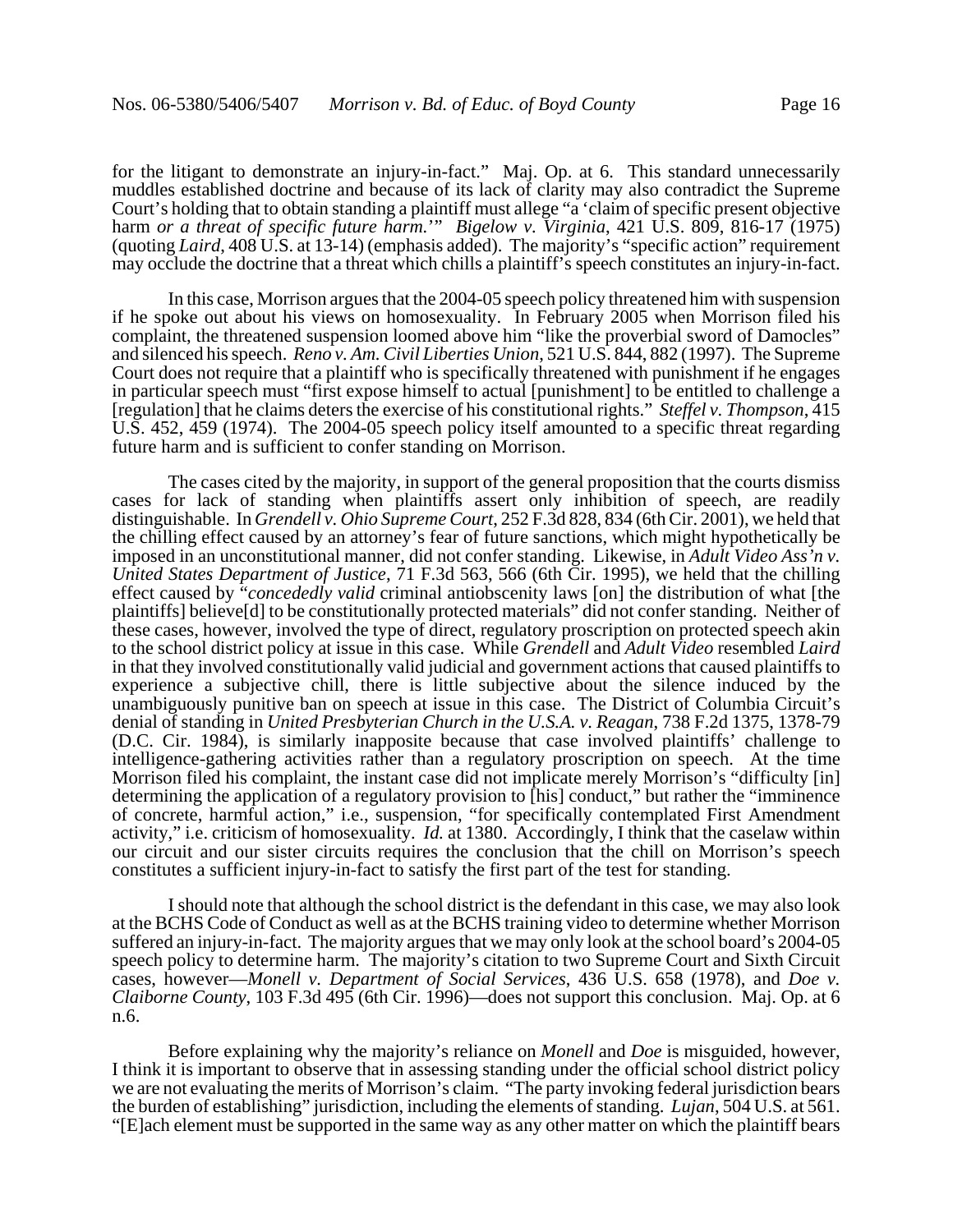the burden of proof." *Id.* Accordingly, "[i]n response to a summary judgment motion, . . . the plaintiff can no longer rest on . . . 'mere allegations,' but must 'set forth' by affidavit or other evidence 'specific facts,' Fed. Rule Civ. Proc. 56(e), which for purposes of the summary judgment motion will be taken to be true." *Id.* To the extent, then, that the majority emphasizes that we may consider the official policy alone, for the purpose of suggesting that the official policy does not raise a constitutional dilemma even if the BCHS Code of Conduct and training videos do so, the majority improperly intermingles the merits with the issue of standing. The question at this stage of the litigation is whether Morrison has set forth specific facts which if taken as true establish the elements of standing: injury-in-fact, causation, and redressability.

The majority mistakenly cites *Monell* for the proposition that a plaintiff may bring a § 1983 claim only when a local government body violates an official policy. Instead, *Monell* held that "although the touchstone of the § 1983 action against a government body is an allegation that official policy is responsible for a deprivation of rights protected by the Constitution, local governments . . . may be sued for constitutional deprivations visited pursuant to governmental 'custom' even though such a custom has not received formal approval through the body's official decisionmaking channels." 436 U.S. at 690-91. In this case, Morrison argues that the school district's official speech policy during the 2004-05 academic year violated his right to free speech; thus, Morrison does not need to rely on *Monell*'s holding to support his claim. To the extent that the BCHS Code of Conduct and training video constituted customary means of enforcing the speech policy, *Monell* only further supports Morrison's argument that both the school district policy on its face and its mode of enforcement violated the First Amendment.

Neither does *Doe v. Claiborne County* buttress the majority's conclusion that we may evaluate only the school district's official policy. In *Doe*, we held that to win a § 1983 claim arising from a teacher's sexual abuse, the plaintiff would have to show that the defendant board of education had a custom of condoning or tolerating such abuse and that this custom or policy caused her injury. 103 F.3d at 507-08. Here, Morrison has established the requisite link between school district policy and the BCHS Code of Conduct and training video by showing that these materials represented efforts by BCHS to enforce the school district's official policy. Moreover, the school district's attorney conceded at oral argument that BCHS gave students only the Code of Conduct and not the school district policy. Although the district made the latter available on the internet, the students at BCHS would have reasonably concluded that the Code of Conduct represented the school district's practical enforcement of official policy. In conclusion, although I believe that Morrison should be able to establish standing on the basis of the injury caused by official school district policy alone, I also believe that the further injury caused by the BCHS Code of Conduct and training video supports his argument for standing. The majority's interpretations of precedent to the contrary are completely misguided.

#### **b. Causation**

Morrison easily satisfies the causation part of the standing inquiry. The Complaint alleges that "[t]he named student plaintiff has refrained from conveying his views on homosexuality to his classmates because the School District policies restricting speech prohibit him from doing so." J.A. at 26 (Compl. ¶ 34). Further, Morrison testified through affidavit that he held his tongue because of the policy. This testimony is uncontroverted.

## **c. Redressability**

Finally, I believe that Morrison satisfies the third part—redressability—of the standing inquiry. To reiterate, our analysis must evaluate the redressability part of the test for standing at the time Morrison filed his complaint. *Cleveland Branch, NAACP*, 263 F.3d at 524-26. When Morrison filed his complaint in February 2005, the school district had not yet amended its speech policy.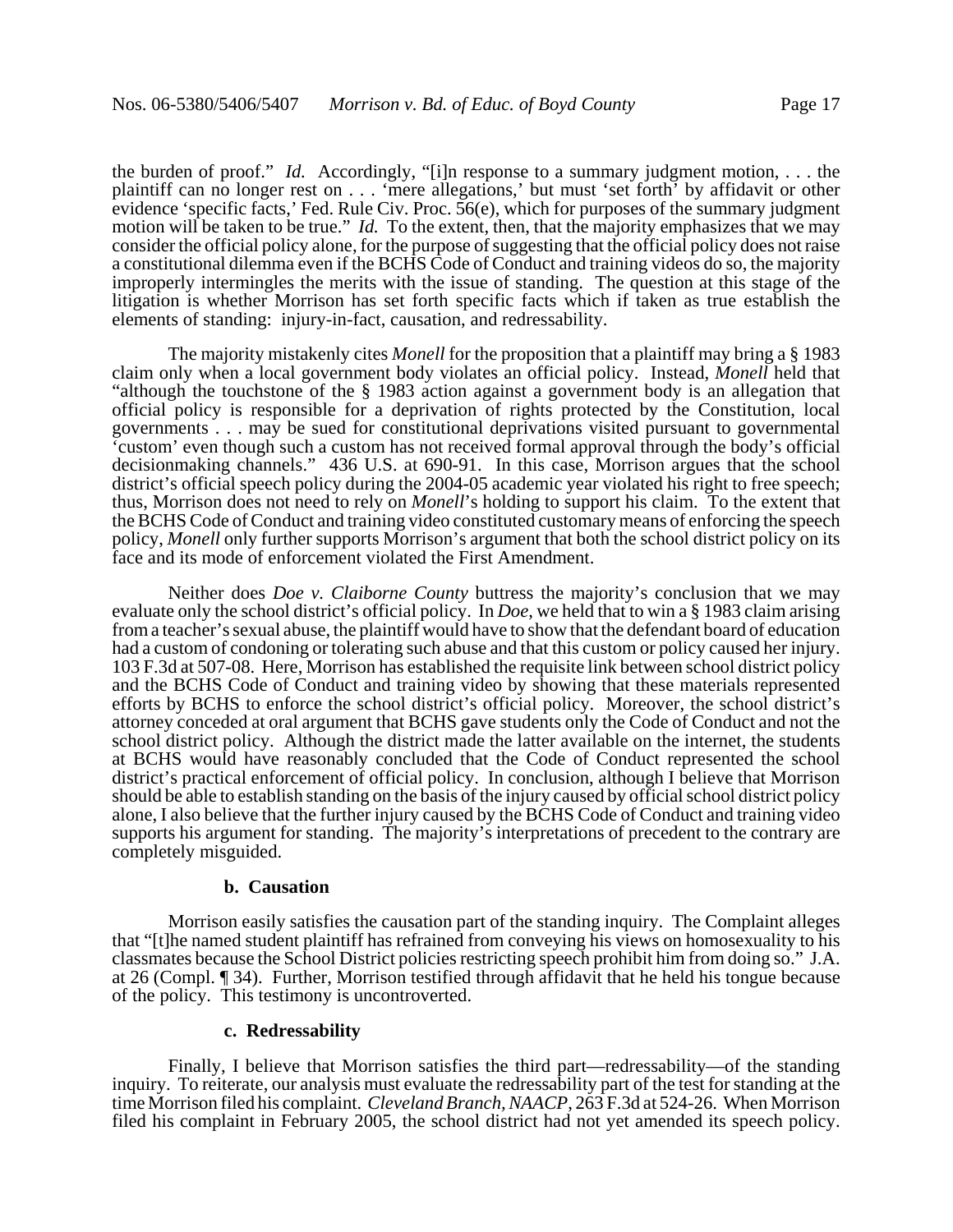Morrison alleged in his complaint that the policy then in place restricted his constitutionally protected speech and silenced him in violation of the First Amendment. "It can scarcely be doubted that, for a plaintiff who is injured or faces the threat of future injury due to illegal conduct ongoing at the time of suit, a sanction that effectively abates that conduct and prevents its recurrence provides a form of redress." *Friends of the Earth*, 528 U.S. at 185-86. The United States District Court for the Eastern District of Kentucky had the capacity to redress Morrison's injury by enjoining the thenexisting anti-harassment policy and awarding him damages.

In support of the conclusion that nominal damages cannot redress a past chill on speech caused by a legal regime that no longer exists, the majority relies wholly upon a single judge's concurrence in *Utah Animal Rights*. Writing for himself alone, Judge McConnell argued that nominal damages should not render a case live that would otherwise be moot because the legal regime being challenged no longer exists. *Utah Animal Rights*, 371 F.3d at 1267-68 (10th Cir. 2004) (McConnell, J., concurring). The portion of Judge McConnell's opinion which the majority cites made an argument about mootness not redressability. This is in keeping with well-established doctrine that to obtain standing, a plaintiff must have a redressable injury at the time of the filing of the complaint, while mootness addresses whether a live controversy continues to exist after a change of circumstances.

The majority's reliance on Judge McConnell's concurrence with respect to the redressability component of standing is mistaken for an additional reason. Judge McConnell recognized that his argument would require overturning established Tenth Circuit precedent. *Id.* at 1267. Indeed, that is why Judge McConnell was able also to author the majority in *Utah Animal Rights*, holding that however "odd," "a complaint for nominal damages could satisfy Article III's case or controversy requirements, when a functionally identical claim for declaratory relief will not." 371 F.3d at 1257. Judge McConnell's concurrence represents a singular opinion admittedly contrary to the caselaw in his own circuit and is not persuasive precedent capable of buttressing the majority's argument that Morrison does not have standing.

The majority argues that "[t]his case should be over" because the legal regime that Morrison challenges no longer exists. Maj. Op. at 8. Because the majority's argument centers on whether the instant case is live at the time of the appeal, rather than with whether the district court could redress Morrison's injury at the time of the filing of his complaint, I believe that a concern with mootness rather than redressability animates the majority's opinion.<sup>9</sup> As I have explained, the majority's statement that nominal damages cannot redress a past chill on speech misunderstands the redressability component of standing and is not supported by authoritative precedent.**<sup>10</sup>** Tellingly, the majority does not disagree with my argument that, under clearly established Sixth Circuit

**<sup>9</sup>** Even Judge McConnell's concurrence highlighted the distinction between these two doctrines of justiciability. He wrote that "[s]tanding doctrine addresses whether, at the inception of the litigation, the plaintiff had suffered a concrete injury that could be redressed by action of the court. Mootness addresses whether the plaintiff continues to have such a stake throughout the course of the litigation." *Utah Animal Rights*, 371 F.3d at 1263. Accordingly, while Judge McConnell believed that the case before him should be moot (even though Tenth Circuit precedent mandated the contrary holding), he concluded that plaintiffs in *Utah Animal Rights* did have standing. *Id.* at 1264. The majority thus misapplies the only source on which it relies.

**<sup>10</sup>**The majority opinion, Maj. Op. at 7, correctly alludes to a statement by Morrison's counsel at oral argument that Morrison sought a "declaratory judgment that the speech policies of 2004-2005 were unconstitutional, due to our nominal damages claim." The majority opinion then cites Judge McConnell's concurrence in *Utah Animal Rights* for the proposition that nominal damages cannot redress past unconstitutional policies and can provide "effectual relief, *but only with respect to future dealings* between the parties." *Id.* at 7-8 (quoting *Utah Animal Rights*, 371 F.3d at 1267- 1268). The majority's logic is flawed for the same reasons that its broader reliance on Judge McConnell's concurrence is flawed: the McConnell concurrence itself admits that it conflicts with binding Tenth Circuit precedent; the concurrence is also in conflict with Sixth Circuit caselaw; the concurrence discusses mootness and not standing doctrine; and standing must be evaluated from the perspective of the time at which the plaintiff filed his or her complaint.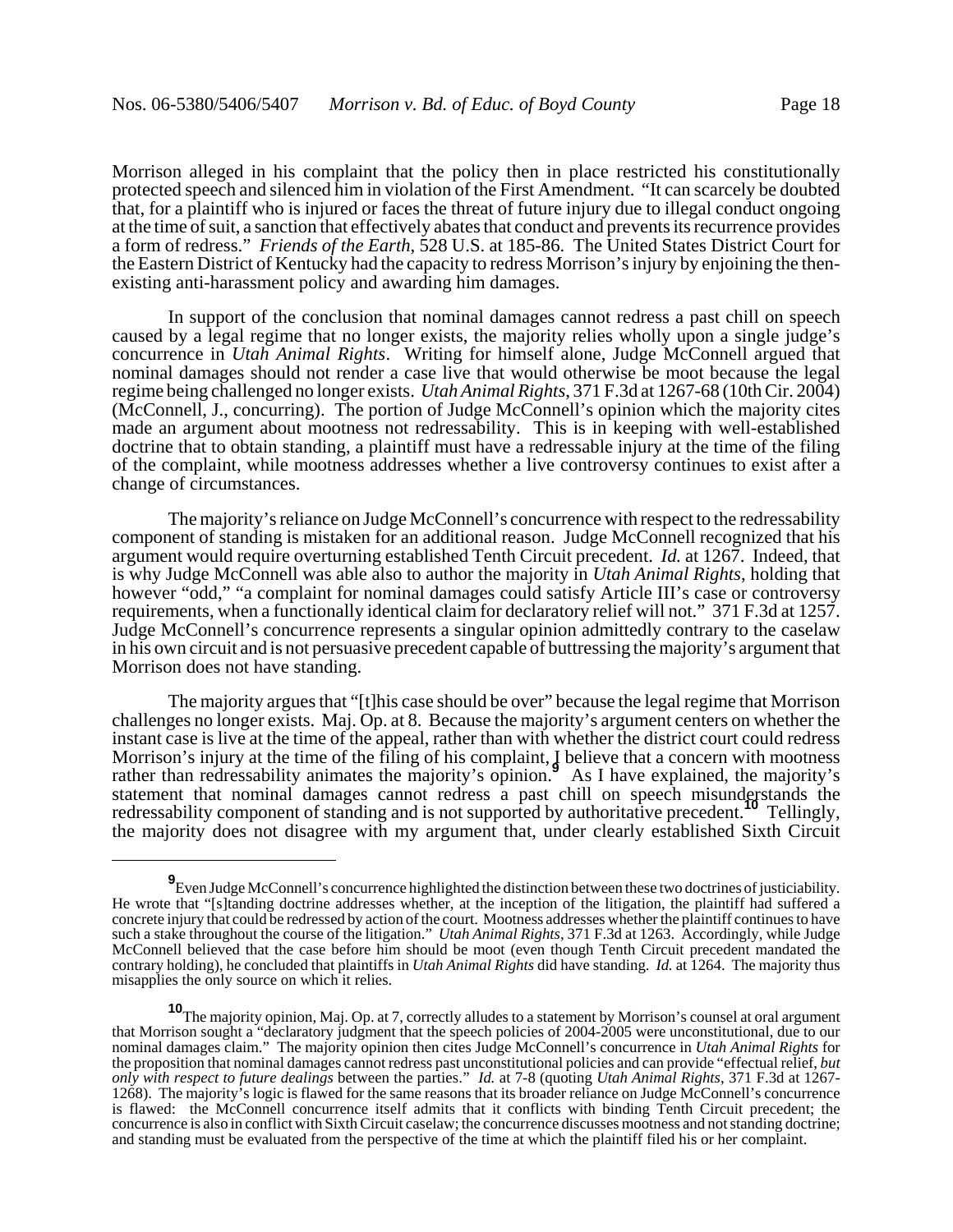precedent, a claim for nominal damages suffices to preserve a case as live even if the challenged legal regime no longer exists. In effect, I think the majority opinion mistakenly camouflages a belief that the case is moot in a discussion of redressability, resulting in an opinion that misinterprets standing doctrine and is silent with respect to relevant precedent concerning mootness doctrine.

Because my argument regarding mootness stands unchallenged and because I believe that Morrison's injury caused by the school district's policy was redressable at the time he filed his complaint, I believe both that Morrison has standing and that the instant case represents a live controversy.

In conclusion, I must respond to the majority's conclusion that allowing a suit for nominal damages to proceed "trivializes the important business of the federal courts." Maj. Op. at 8. This conclusion undermines our own precedent holding that cases for nominal damages are not moot even when the challenged legal regime no longer exists. Furthermore, the majority's peevish sense that the instant action is a waste of the federal courts' time minimizes the federal courts' essential role in protecting free expression under the First Amendment. Public school students do not "shed their constitutional rights to freedom of speech or expression at the schoolhouse gate." *Tinker v. Des Moines Indep. Cmty. Sch. Dist.*, 393 U.S. 503, 506 (1969). Far from dismissing the importance of free speech in the schools, the Supreme Court has admonished that "'[t]he vigilant protection of constitutional freedoms is nowhere more vital than in the community of American schools.'" *Keyishian v. Bd. of Regents of Univ. of State of New York*, 385 U.S. 589, 603 (1967) (quoting *Shelton v. Tucker*, 364 U.S. 479, 487 (1960)). Thus, while the Court "has long recognized that local school boards have broad discretion in the management of school affairs," the Court has "at the same time . . . necessarily recognized that the discretion of the States and local school boards in matters of education must be exercised in a manner that comports with the transcendent imperatives of the First Amendment." *Bd. of Educ., Island Trees Union Free Sch. Dist. No. 26 v. Pico*, 457 U.S. 853, 863-64 (1982) (plurality opinion).

# **B. Merits**

Because this case involves private student expression occurring on a school campus rather than school-sponsored speech, we analyze Morrison's claim under the standard set forth in *Tinker v. Des Moines Independent Community School District* rather than the standard set forth in *Hazelwood School District v. Kuhlmeier*, 484 U.S. 260 (1988). *Curry ex rel. Curry v. Hensiner*, 513 F.3d 570, 576-77 (6th Cir. 2008); *Poling v. Murphy*, 872 F.2d 757, 762 (6th Cir. 1989), *cert. denied*, 493 U.S. 1021 (1990). *Tinker* held that schools cannot restrict student speech that neither "materially and substantially interfer[es] with the requirements of appropriate discipline in the operation of the school" nor "collid[es] with the rights of others." 393 U.S. at 513. In *Morse v. Frederick*, --- U.S. ---, 127 S. Ct. 2618, 2625 (2007), the Supreme Court held that "a principal may, consistent with the First Amendment, restrict student speech at a school event, when that speech is reasonably viewed as promoting illegal drug use." While acknowledging that "the mode of analysis set forth in *Tinker* is not absolute," *id.* at 2627, the Court also reaffirmed the doctrine that a school may not prohibit student speech solely on the ground that the speech is "offensive." *Id.* at 2629. Of the five justices in the majority, two who joined the Court's opinion construed it as going "no further than to hold that a public school may restrict speech that a reasonable observer would interpret as advocating illegal drug use and . . . provid[ing] no support for any restriction of speech that can plausibly be interpreted as commenting on any political or social issue." *Id.* at 2636 (Alito, J., concurring). Therefore, the holding of *Morse* is inapplicable here, and the *Tinker* mode of analysis remains the correct framework in this case.

The Board asks us to affirm the district court's grant of summary judgment on the merits, arguing that the policies in effect during the 2004-05 school year were consistent with the standard set out in *Tinker*. At the same time, Morrison asks us to grant him summary judgment on his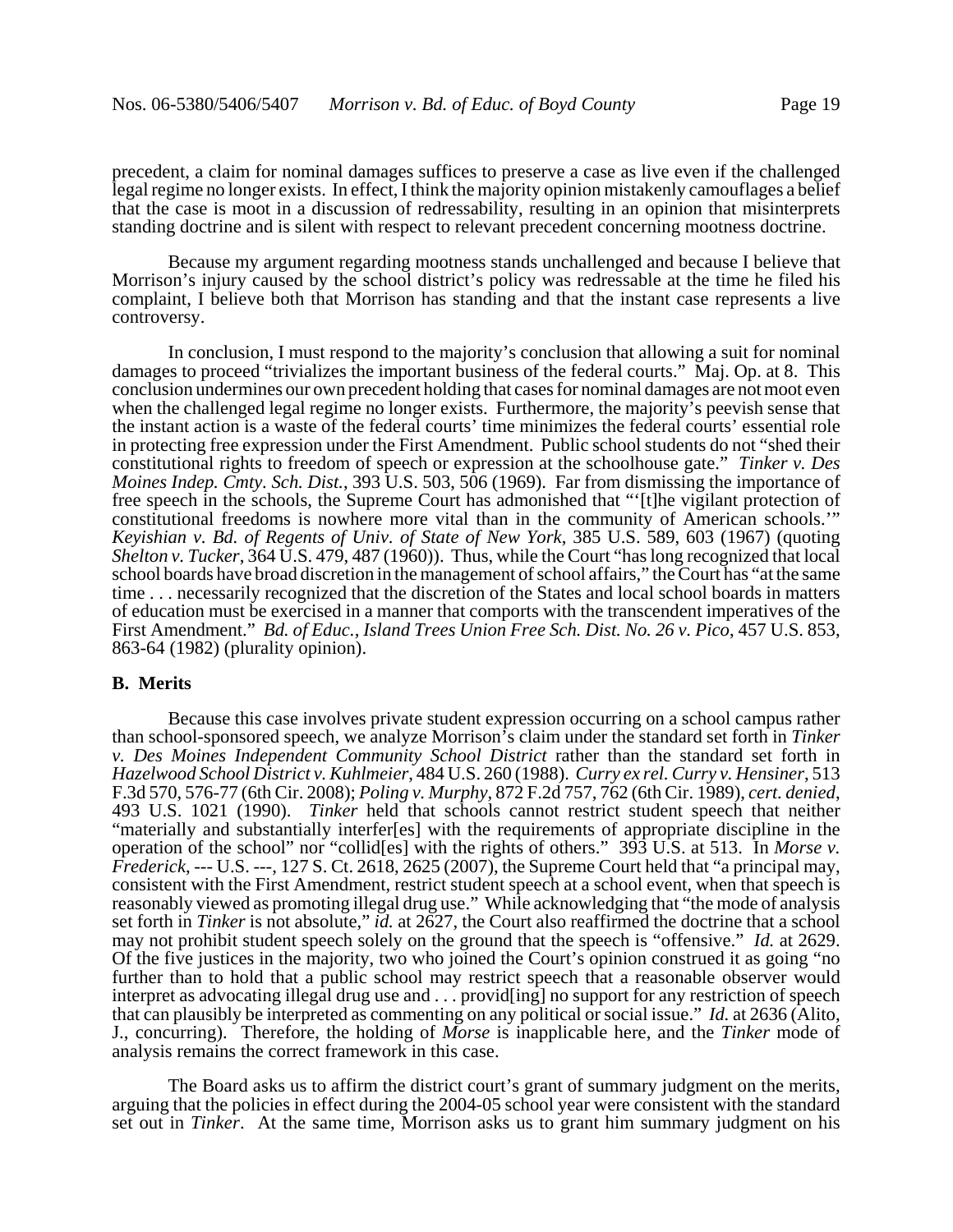nominal damages claim because his affidavit testimony that he withheld his speech because of the policy was uncontradicted, and because the policy, he claims, fails to comport with *Tinker*. I would decline both parties' entreaties and instead reverse the district court's judgment insofar as it pertains to Morrison's free-speech claim seeking nominal damages and remand for further proceedings. I would do so for two reasons.

First, there remains a genuine issue of material fact regarding the policy applicable to Morrison during the 2004-05 school year. The Board contends that Morrison could not have been disciplined because the *school district*'s speech policy contained a savings clause preventing it from "apply[ing] to speech otherwise protected under the state or federal constitutions . . . ." J.A. at 120 (2004-05 Sch. Dist. Policy 09.42811). The BCHS Code, by contrast, contains no such savings clause in either of its definitions of harassment. The first definition restricted harassment to "unlawful behavior based on" a protected characteristic, including sexual orientation, "that is sufficiently severe, pervasive, or objectively offensive that it adversely affects a student's education or creates a hostile or abusive educational environment." J.A. at 270 (2004-05 BCHS Student Code at 3). This definition tacks quite closely to the *Tinker* standard. *See Tinker*, 393 U.S. at 513. The other definition, by contrast, does not. Under the heading "DISCIPLINARY INFRACTIONS," the 2004-05 BCHS Code defined harassment to include "the use of language . . . in such manner as to be commonly understood to convey hatred, contempt, or prejudice or to have the effect of insulting or stigmatizing an individual." J.A. at 277 (2004-05 BCHS Student Code at 16). Immediately following this definition, the BCHS Code listed a series of consequences for violating the prohibition on harassment, which could be read as implying that this represents the operative definition of harassment.

If these inconsistencies were not enough, it is also unclear to what extent the statements in the training video represented the school's policy. The video's prohibition appears to have been even broader than the latter definition of harassment in the Student Code, as the video informed students that "[t]here is not permission for you to point . . . out" areas in which they disagree with other students. J.A. at 229 (BCHS Training Video Tr. at 29). Because the district court did not address the merits of Morrison's free-speech claim, it did not have occasion to determine which policy governed Morrison's conduct at school during the 2004-05 academic year. I would decline to address this issue in the first instance, concluding that the more prudent course of action is to remand the case to the district court for appropriate factual development.

Second, I believe that an objective inquiry is necessary in addition to an inquiry into whether Morrison personally experienced chilled speech, as he alleges. If individual chill alone were enough to prove a violation of the First Amendment, such a holding would permit anyone who operates under an unconstitutional speech policy to sue (within the applicable statute of limitations) and win merely by filing an affidavit claiming that the policy prevents him or her from saying something that he or she wishes to say. For the plaintiff to win his or her claim on the merits, however, he or she must not only prove that the personal chill occurred but also must meet a more objective standard.

I find support for such a requirement in our case law, specifically in our jurisprudence regarding First Amendment retaliation claims. Plaintiffs alleging such claims must prove that "an adverse action was taken against the plaintiff that would deter a person of ordinary firmness from continuing to engage in [First Amendment-protected] conduct." *Thaddeus-X v. Blatter*, 175 F.3d 378, 394 (6th Cir. 1999) (en banc). This element introduces an objective component into the First Amendment inquiry by requiring that the adverse action "would deter a person of ordinary firmness from" exercising First Amendment rights. Along these lines, I would hold that when a plaintiff seeks to prove under the First Amendment a damages claim premised upon chilled speech, he or she must establish that the policy or action of the defendant would deter a person of ordinary firmness from exercising his or her First Amendment rights in the way the plaintiff alleges he or she would have, but for the defendant's action or policy. I am not alone in this view, as the Ninth Circuit